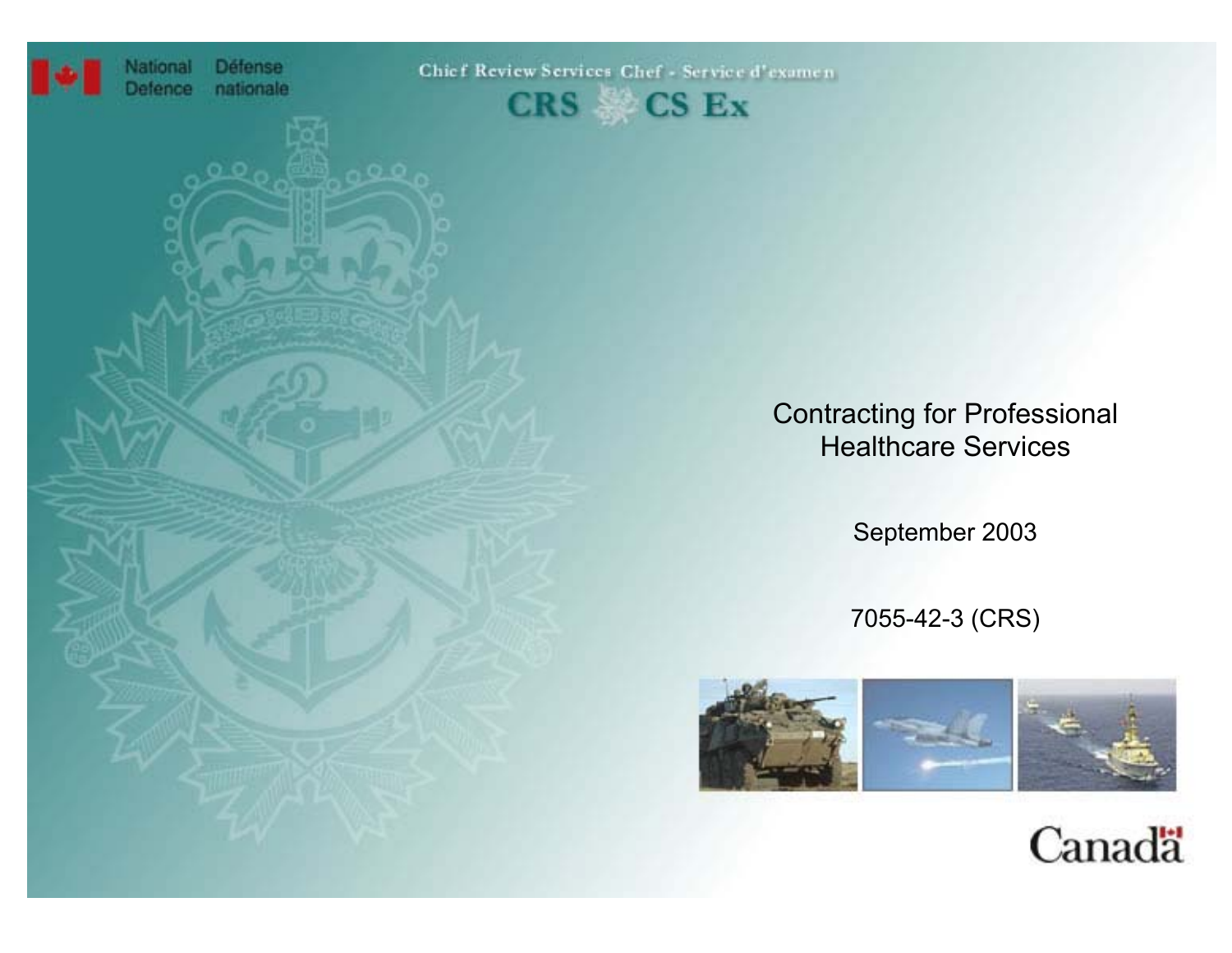# **CAVEAT**

This Quick-Time review was conducted as a special project and was not included in the annual Chief Review Services Work Plan. The review conclusions <u>do not have the weight of</u> an audit or formal evaluation. While sufficient to enable the development of recommendations for consideration by management, the assessments provided and conclusions rendered, are not based on the rigorous inquiry, or evidence required, of an audit or program evaluation. Accordingly, they are not represented as such.

It should also be noted that the review is not intended to assess the performance of the contractor; rather it is an internal review of processes and practices within the DND/CF. The contractor has not been interviewed or otherwise asked to provide comment or feedback.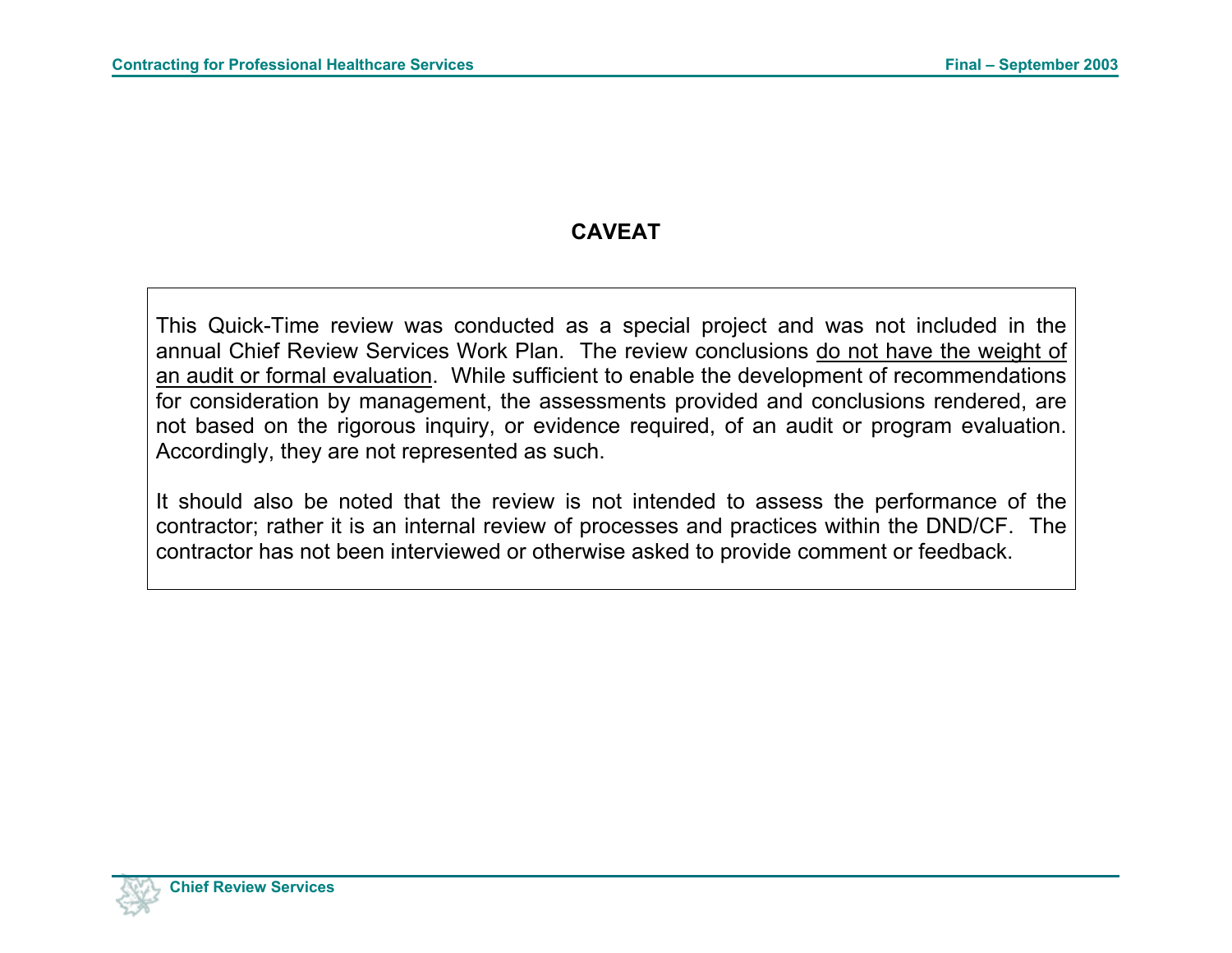## **SYNOPSIS**

In June 2003, the DND/CF required fast-tracked approval, through Public Works and Government Services Canada (PWGSC), to increase the ceiling on a contracting arrangement for health services at CF medical facilities. This was required because contract spending had reached its 3-year limit, after only two years, and timely authorization to increase the contract ceiling had not been sought or obtained. Accordingly, the DND Chief Review Services (CRS) was asked to perform an independent, quick-time review of the situation. This report presents the results of that review.

It is necessary to note, at the outset, that the staff of the Canadian Forces Medical Group (CFMG) are in the process of implementing a major reform initiative, Rx2000. Implementation of this reform involves many complex components, certain of which are outside CFMG control (e.g., increased demand for services, due to CF recruiting and operations). Our review also encountered people who are very much dedicated to ensuring the provision of responsive and quality care to CF members.

The following are the key conclusions of the review:

- **Initial estimates of services required were low**, in large part, because they were developed, and the contract signed, before the adoption, by the DND/CF, of a comprehensive healthcare reform model (Rx2000).
- **Increased costs for healthcare services were primarily due to:**
	- An increase in the required number of healthcare service providers at medical clinics.
	- Growth in requirements associated with new initiatives (recruiting, and treatment of post-traumatic stress disorder).
	- Use of the contract to hire 150 personnel who are not direct healthcare service providers.
	- **Payment of high-end rates to some healthcare service providers (i.e., at the high-end of market rates).**
	- Apparent difficulty offering competitive compensation to recruit healthcare employees.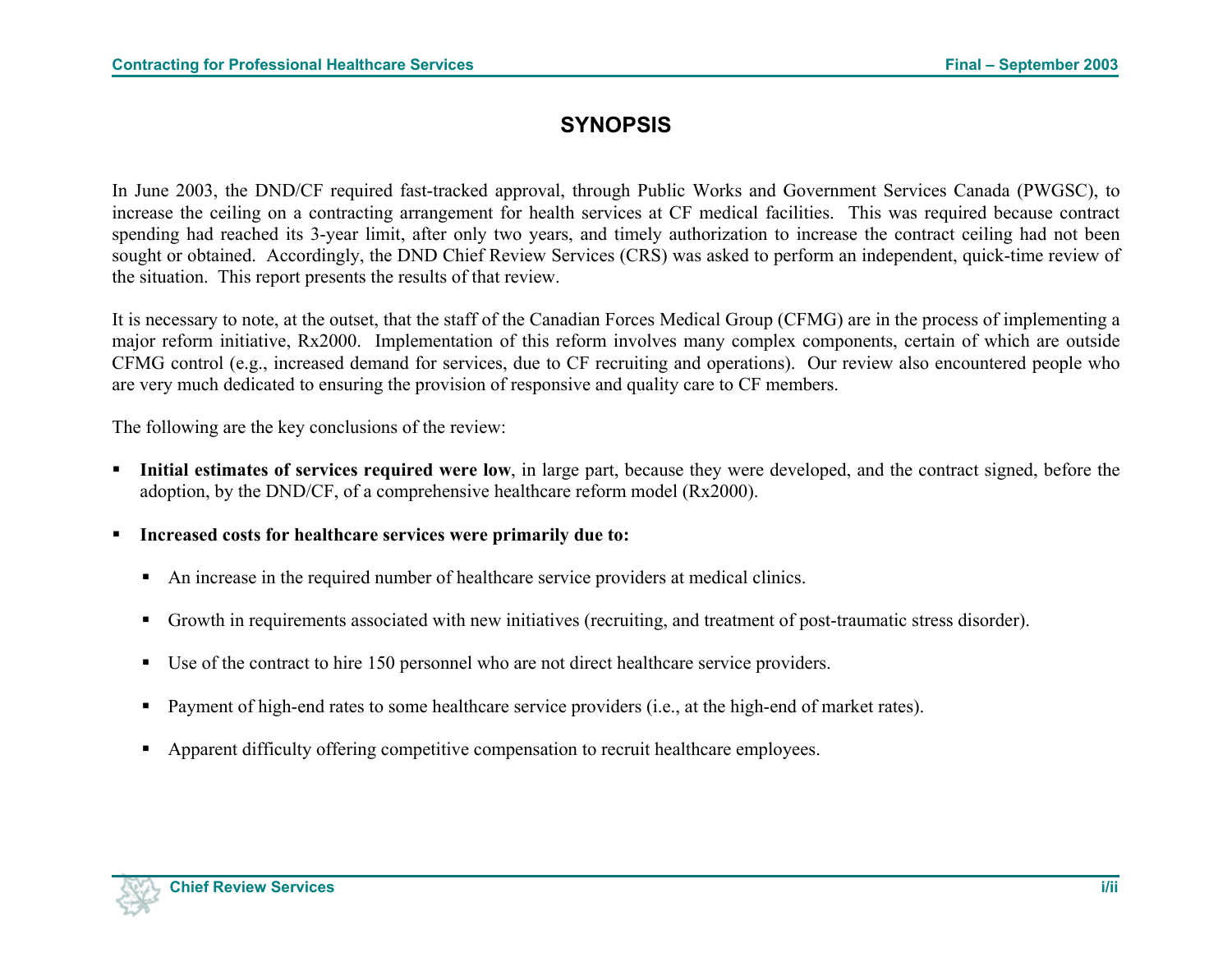- **Approval to amend the contract was not obtained in a timely manner due:**
	- In part, to an acknowledged PWGSC misinterpretation of the nuances of the conditions of contract approval. This led CFMG to believe that approval of an increased contract ceiling would be a straight-forward administrative undertaking by PWGSC.
	- To the apparent inability of CFMG to develop a forecast of required medical clinic resources and to provide PWGSC with information necessary for the preparation of a submission for amendment to the contract approval.
	- To difficulty experienced by CFMG in obtaining departmental contracting advice to confirm or challenge that given by PWGSC.
- **Actions already taken to improve the situation:**
	- An ADM(Mat) procurement officer has assumed management of the contract from the CFMG technical authority.
	- PWGSC has set a ceiling on the number of service providers and on expenditures (\$16M) to 7 September 2003.
	- ADM(Mat) is providing contract-related training to CFMG personnel.
	- A private firm has completed a mandatory evaluation of the contracted services and made recommendations to CFMG.
	- The ADM(HR-Mil) Comptroller has completed a contract management study and made improvement recommendations.

CRS has recommended additional specific actions targeted at improved human resource planning, as well as strengthened business and contracting processes within CFMG. These recommendations have been accepted by ADM(Human Resources - Military)/CFMG and ADM(Materiel). Both organizations have provided management action plans to appropriately address the concerns raised in this report, including: clarification of roles and responsibilities related to contracting; ongoing training in contract management, as well as regular reporting, by both CFMG and ADM(Mat), on contract status. Consideration is also being given to establishing a high-level Governance Committee to oversee the balance between patient care and resource management, ensuring that resources are devoted to highest and best use within the CF Medical System. Corrective action will also require the involvement of responsible comptrollers. **Recommendations and corresponding management action plans are presented in matrix format, at pages 17-20 of the report.**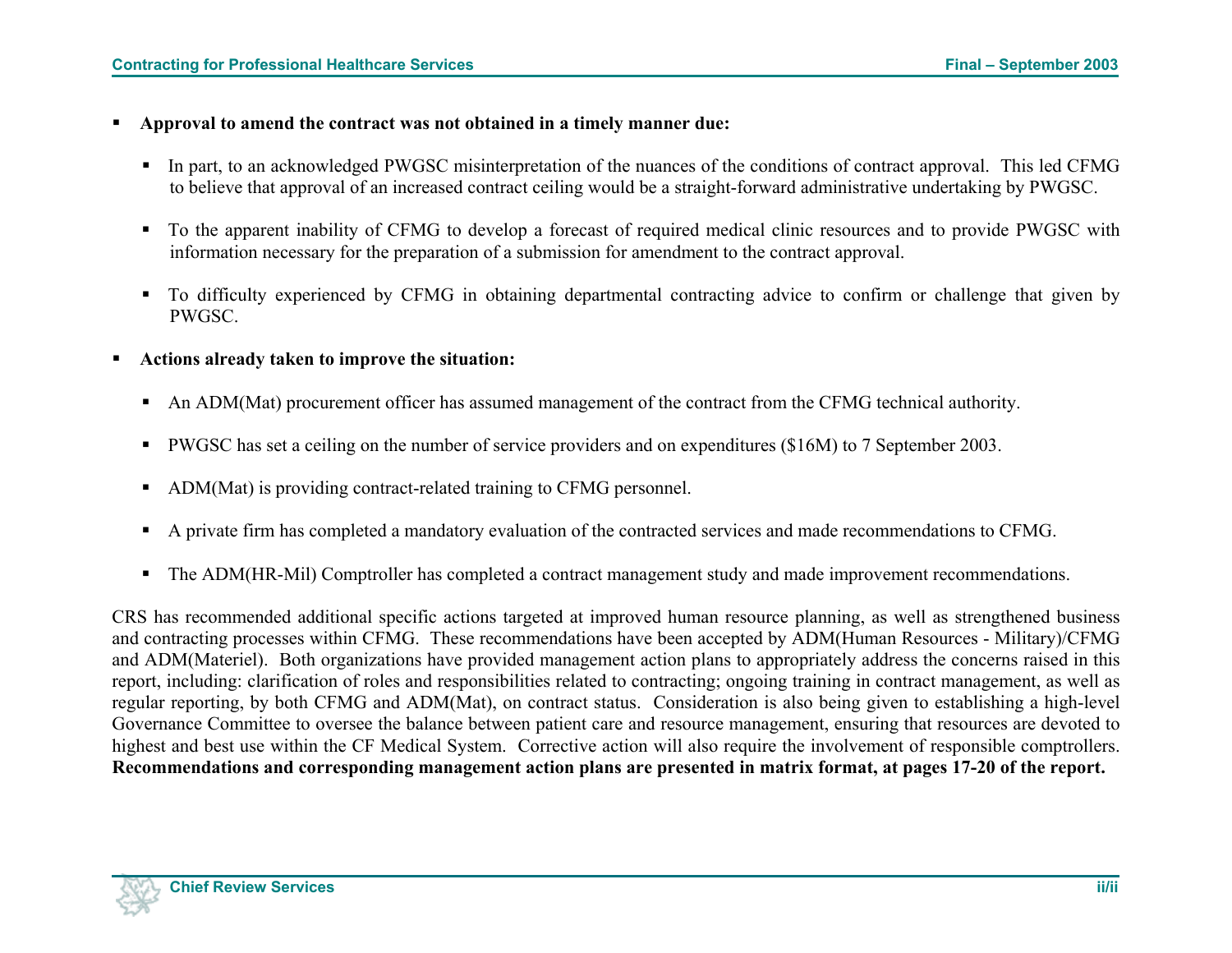# **TABLE OF CONTENTS**

| Table 1 - Contract Authority for First 3-Years (based on an estimated 400 service providers)5 |  |
|-----------------------------------------------------------------------------------------------|--|
|                                                                                               |  |
|                                                                                               |  |
|                                                                                               |  |
|                                                                                               |  |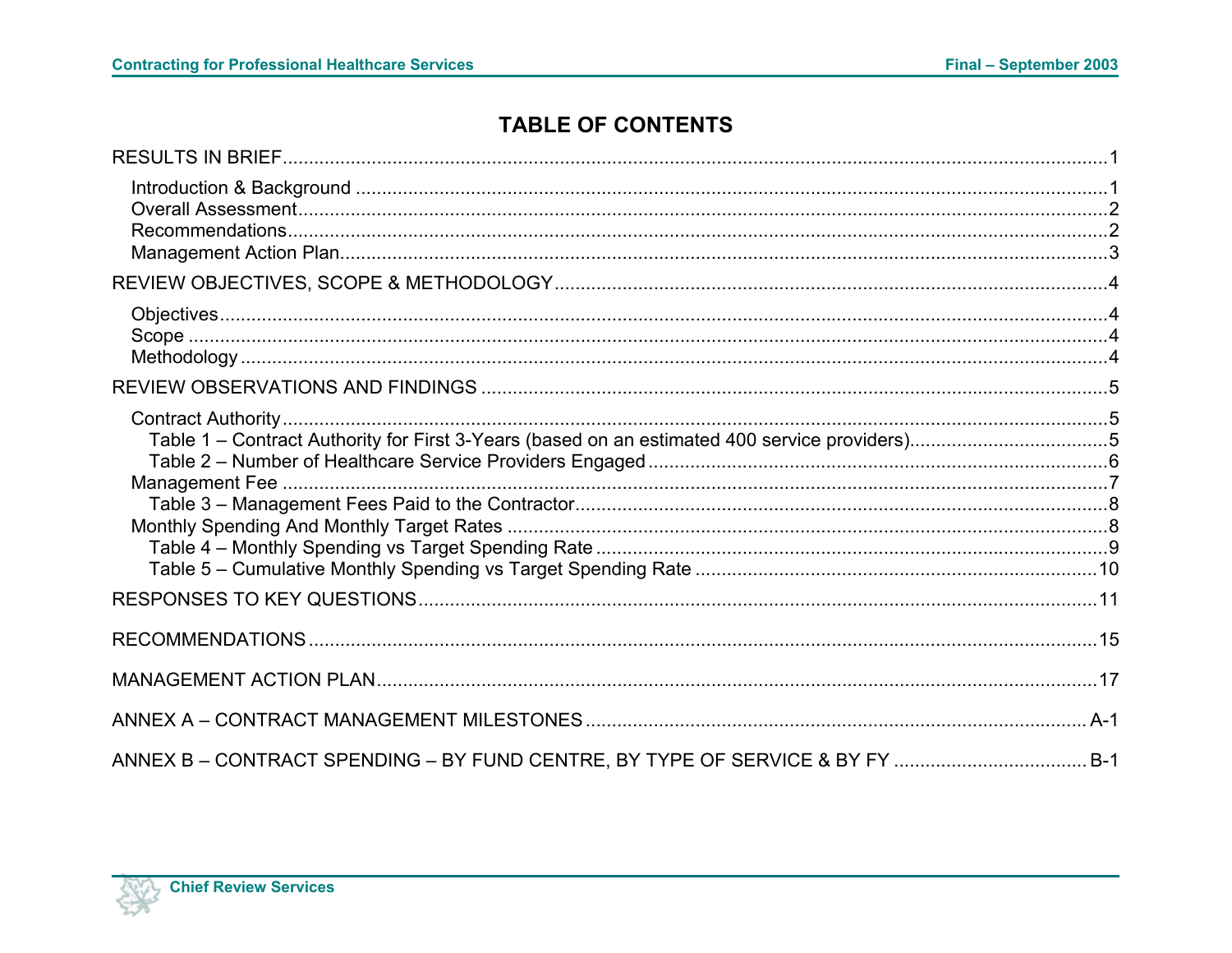## **RESULTS IN BRIEF**

#### <span id="page-5-0"></span>**INTRODUCTION & BACKGROUND**

On 5 June 2003, the DND/CF required fast-tracked approval by Public Works and Government Services Canada (PWGSC) to increase the ceiling on a contracting arrangement for health services to support CF medical clinics. In these circumstances, the Chief Review Services (CRS) was asked to perform an independent review of the situation. Accordingly, this report presents the results of a CRS quick-time review.

- Following a competitive procurement process, a PWGSC submission to contract for the supply of healthcare services to the Canadian Forces was signed in March 2001. The Canadian Forces Medical Group (CFMG) manages the contract.
- The contract was for an initial period of 3 years with an option for an additional 3 years.
- A total of \$225M over 6 years was approved, but the spending authority was divided into two 3-year periods valued at approximately \$90M and \$135M, respectively. These amounts include GST.
- The second 3-year spending authorization would be granted only after DND had provided a report assessing the performance of the initiative.
- On 5 June 2003, the contract spending reached the 3-year limit after only 2 years.
- This situation prompted a request for a "fast-track" approach by PWGSC for "approval of a contract amendment."
- As an interim measure, on 5 June 2003, PWGSC approved a contract amendment that added \$16,221,979.00 (GST included) to increase the contract's limitation of expenditure in order to pay the contractor for services for an estimated 93 days (5 June 2003 – 7 September 2003). Ratification of this \$16M increase will be sought in Summer 2003.
- It is expected that a submission will also be prepared that will address the additional base and option period requirements.

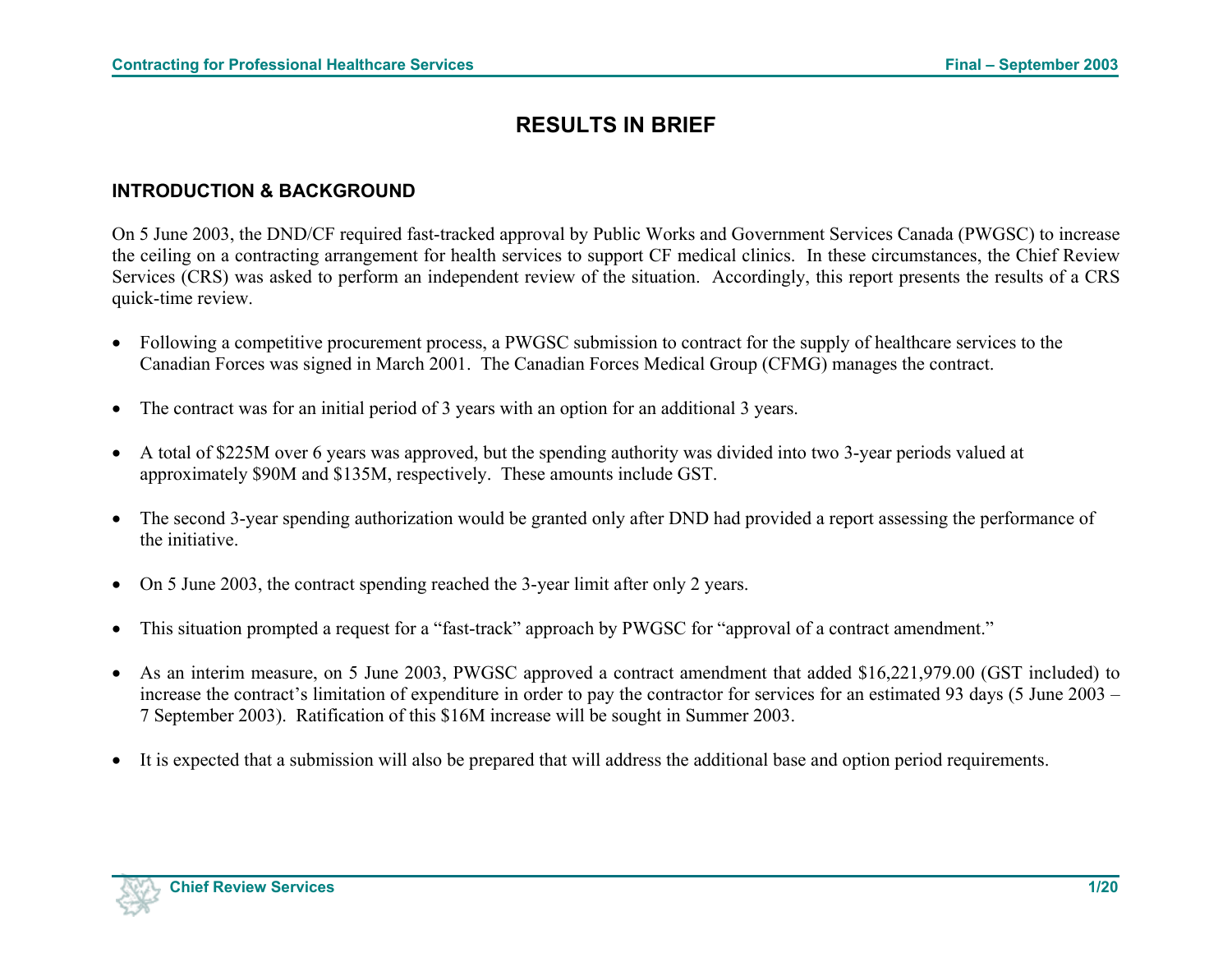### <span id="page-6-0"></span>**OVERALL ASSESSMENT**

The Canadian Forces Medical System (CFMS) is undergoing a major and complex reform, known as *Rx2000*. In this context, and with a sincere commitment to ensuring necessary care for CF members, management of a major contract for healthcare service providers has involved lack of adherence to sound financial/contracting control and authority. It is apparent that the currently strong service orientation must be complemented by better business practices to ensure that limited resources are prudently managed. Patients will ultimately benefit if business systems assist in ensuring that resources are demonstrably allocated to highest and best use. Similarly, good business practice will require that contingency plans be developed to ensure continuity of service in the event that third-party service arrangements experience delivery problems.

We observed that services obtained under a major contractual arrangement were increasing steadily such that annual expenditures would soon be almost double those originally contemplated by the 6-year, \$250M contract. CFMG staff could have projected, as early as October 2001, that labour costs for the first 3-year contract term would be exceeded by at least 27 per cent. A misunderstanding of the approval conditions compounded the situation. While there are legitimate reasons for much of the cost growth, we noted the expressed confidence/expectation, at least at the staff level within CFMG, that funding would be available to cover the cumulative impact of day-to-day decisions on patient care as well as the hiring of management consultants and administrative assistance.

Our recommendations are targeted at improved human resource (HR) planning as well as strengthened business and contracting processes. This will require the involvement of the Materiel Group as well as pertinent comptrollers. Action has been taken to mitigate the observed lack of compliance with contract approval conditions. Additional initiatives are required to preclude similar situations from occurring in the future.

### **RECOMMENDATIONS**

It is recommended that the following actions be taken:

- For the benefit of CFMG staff, ADM(Mat) should take the lead, in consultation with ADM(HR-Mil) and CFMG to clarify the pertinent advisory roles and control responsibilities of PWGSC, ADM(Mat), the project procurement officer, the CFMG technical authority, as well as the CFMG and ADM(HR-Mil) Group comptrollers.
- ADM(HR-Mil) and CFMG re-evaluate the future healthcare service requirements and develop corresponding HR plans specifically addressing contracting/staffing options.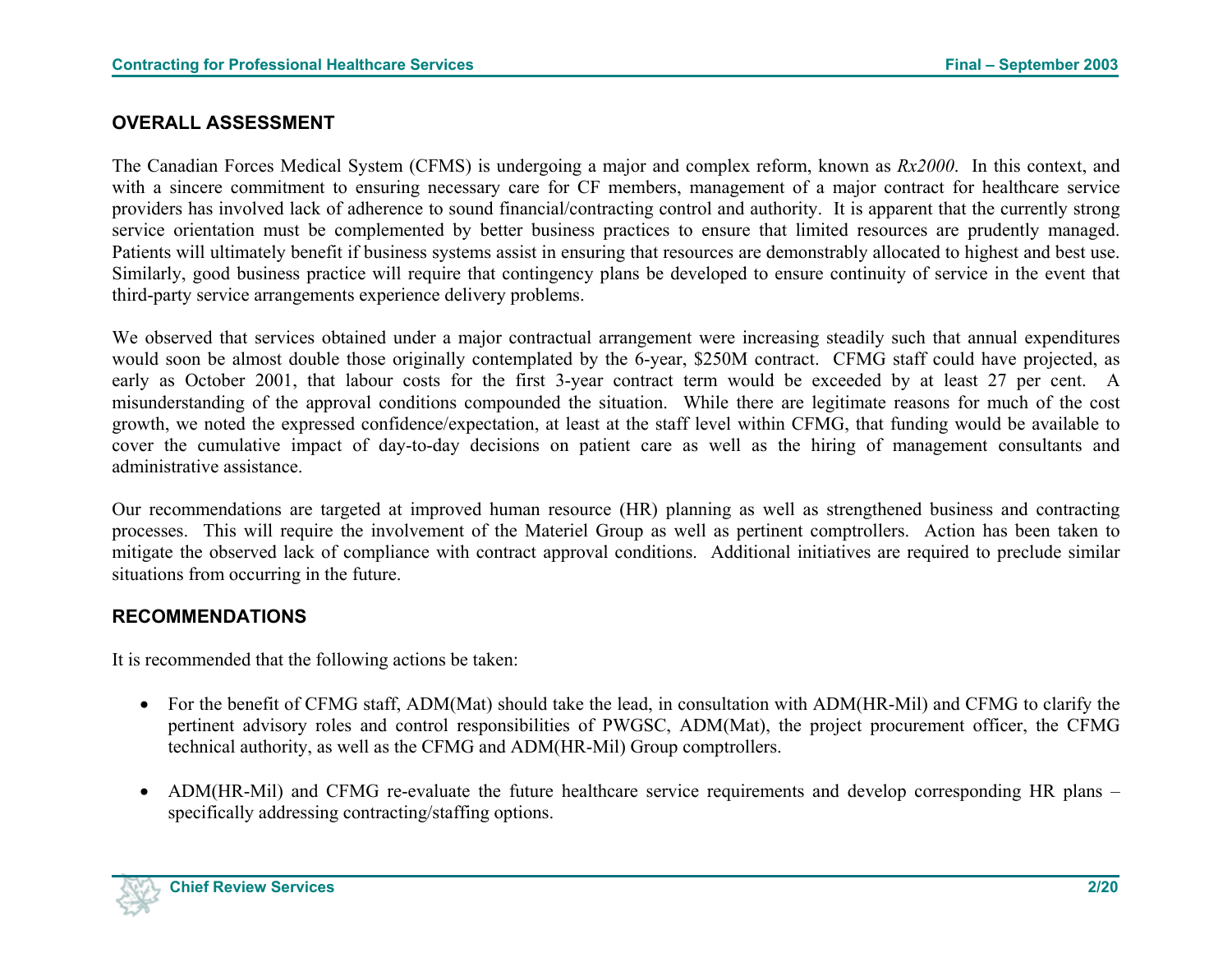- <span id="page-7-0"></span>• ADM(Mat), in conjunction with ADM(HR-Mil) and CFMG, develop a plan for continued contract-related training for CFMG personnel.
- ADM(HR-Mil), in consultation with the CFMG and ADM(HR-Mil) comptrollers, develop an initial framework that will indicate how the "patient first" culture will be balanced with a better appreciation of financial, contractual and resource implications.
- ADM(HR-Mil) require CFMG to report on actions that will be taken to adhere to fundamental project management practices.
- CRS commence a risk analysis of all CFMG contracting in order to target requirements for future audit work.

### **MANAGEMENT ACTION PLAN**

- ADM(HR-Mil)/CFMG and ADM(Mat) have accepted the CRS recommendations and have provided management action plans which are included on pages 17 to 20 of this report.
- The plans appropriately address the concerns raised in the report including: clarification of roles and responsibilities related to contracting/procurement; ongoing contract/procurement related training as well as regular reporting by both CFMG and ADM(Mat) on contract status; consideration of a Level 0 Governance Committee to ensure a balance between patient care and resource management; and improvements to project management practices. Also, CRS has undertaken a risk assessment of all contracts managed by CFMG.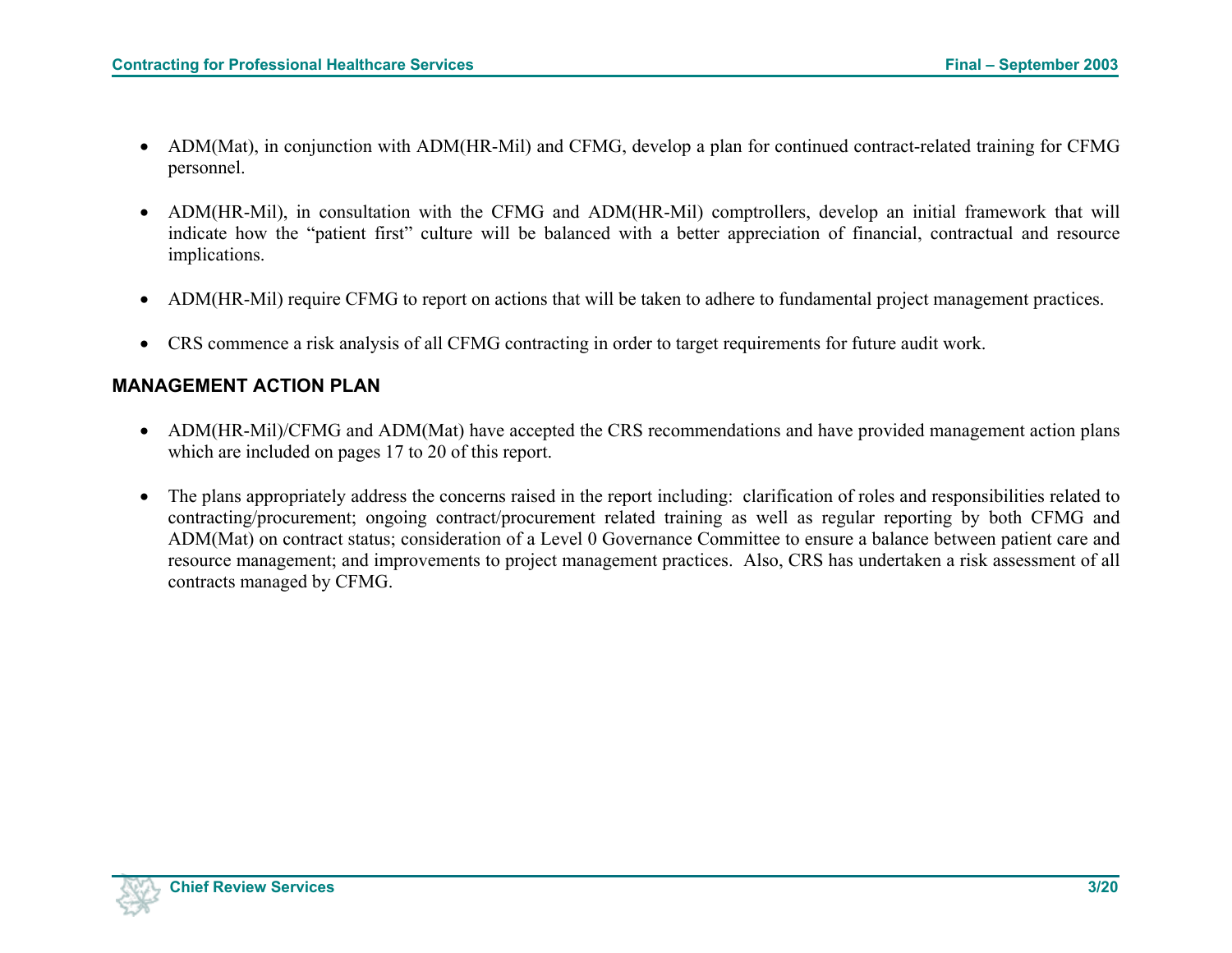# **REVIEW OBJECTIVES, SCOPE & METHODOLOGY**

### <span id="page-8-0"></span>**OBJECTIVES**

This CRS 'quick-time' review was initiated specifically to determine why approval to amend a healthcare services contract was not obtained in a timely fashion, and to propose recommendations for improvements.

### **SCOPE**

The review centred on one professional healthcare services contract managed by CFMG and for which PWGSC was the contracting authority. Specifically, our work centred on circumstances associated with the lack of adherence to the conditions of contract renewal. The review also identified potential risks associated with continuity of healthcare services and the need for a CFMG contingency plan; this matter was brought immediately to the attention of CFMG, ADM(Mat) and PWGSC. The scope of the review has not included a detailed assessment of the administration and quality of the services contracted; this was addressed by a separate ADM(HR-Mil) study and a private-sector evaluation.

## **METHODOLOGY**

The "quick-time" review was conducted in a five-day time period. Interviews were held with key personnel from CFMG, ADM(Mat), ADM(HR-Mil) and PWGSC.

As well, an analysis of pertinent documents was undertaken and supplemented by research of data held in the Financial Management and Accounting System (FMAS) and the DND/CF personnel information system (People Soft).

The report focuses on answering the following five questions:

- **Why were initial estimates of requirements low?**
- **Why did costs increase?**
- **Why was the approval to amend the contract not obtained in a timely manner?**
- **What has already been done to improve the situation?**
- **What can be done to avoid similar situations in the future?**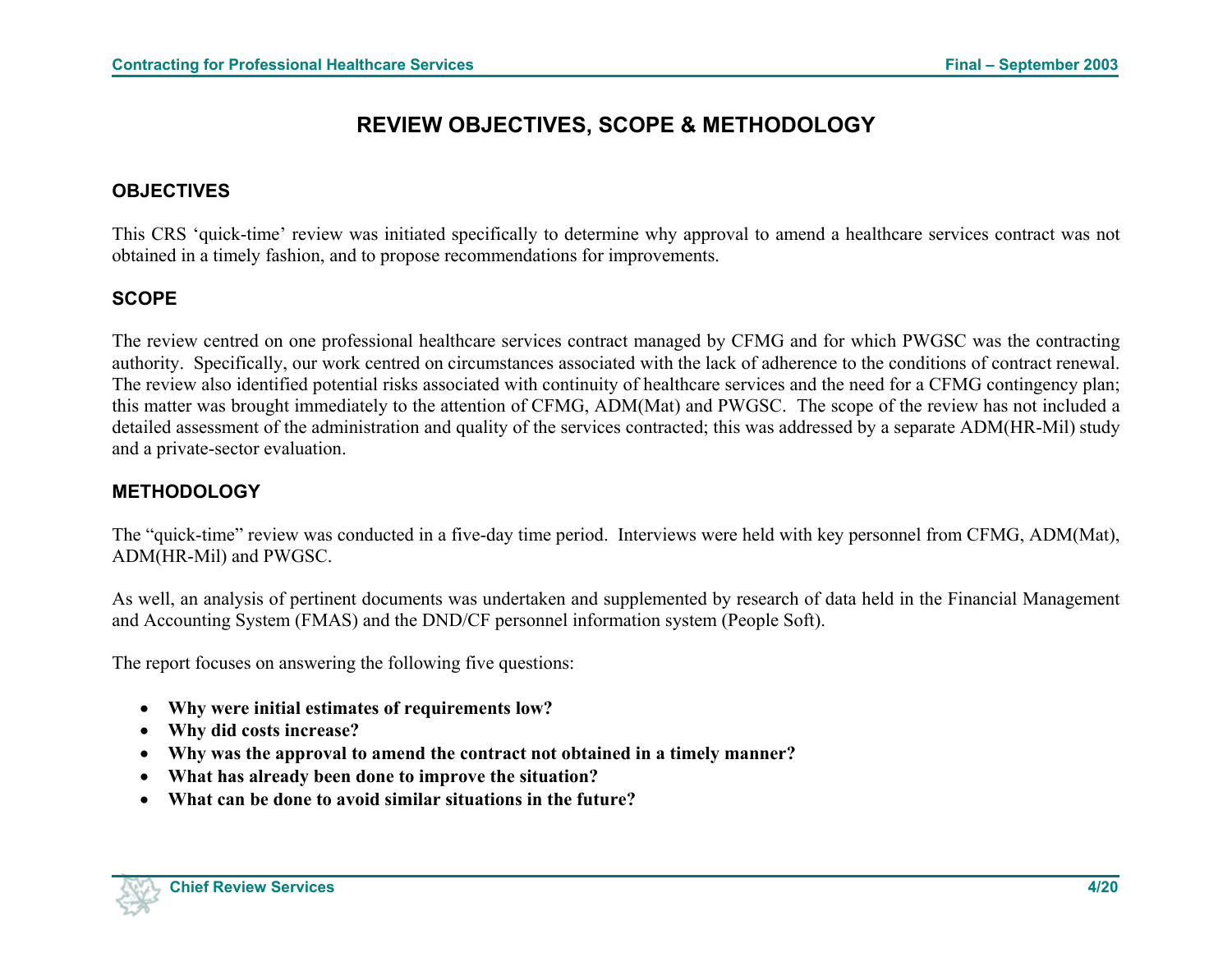# **REVIEW OBSERVATIONS AND FINDINGS**

### **CONTRACT AUTHORITY**

<span id="page-9-0"></span>Section

Section  $20(1)$  b) c) of AIA Third Party

20(1) b) c) *It had become apparent in October 2002 that the number of contracted service providers had reached 800, relative to a contracting*  of AIA Third Party *3-years of the contract; the contract actually included provision for labour costs of about ……... for this period. arrangement which anticipated 300-400 providers. Accordingly, labour costs alone could have been projected at \$116M for the first* 

#### Details and Discussion:

The contract was awarded in March 2001 for an initial period of 3 years (37 months), with an option for an additional 3 years.

The second 3-year spending authorization would be granted only after DND had provided a report reviewing the performance of the initiative. This report was not completed until April 2003.

\$225.1M (GST included) over 6 years was approved, but the spending authority was divided into two, 3-year periods valued at \$92,517,436.58 and \$132,595,119.04 respectively (GST included). For the purposes of this report, the figures have been rounded to \$225M, \$90M and \$135M respectively.

The contract included a breakdown for the first 3 years, as indicated in Table 1. The labour costs, base/initial management fee and the incremental management fee, were based on an estimate of 400 service providers for the first 3-year period.

| Table 1 – Contract Authority for First 3-Years (based on an estimated 400 service providers) |  |  |
|----------------------------------------------------------------------------------------------|--|--|
|----------------------------------------------------------------------------------------------|--|--|

|                                            | <b>Authority</b> | Approx     |
|--------------------------------------------|------------------|------------|
| <b>Contract Components</b>                 | (GST Excluded)   | % of Total |
| <b>Labour Costs</b>                        |                  | .          |
| <b>Base Management Fee</b>                 |                  | .          |
| Incremental Management Fee                 |                  | .          |
| <b>Milestone Payments</b>                  |                  | .          |
| Other (travel, relocation, training, etc.) |                  | .          |
| Total                                      | \$86,630,894     |            |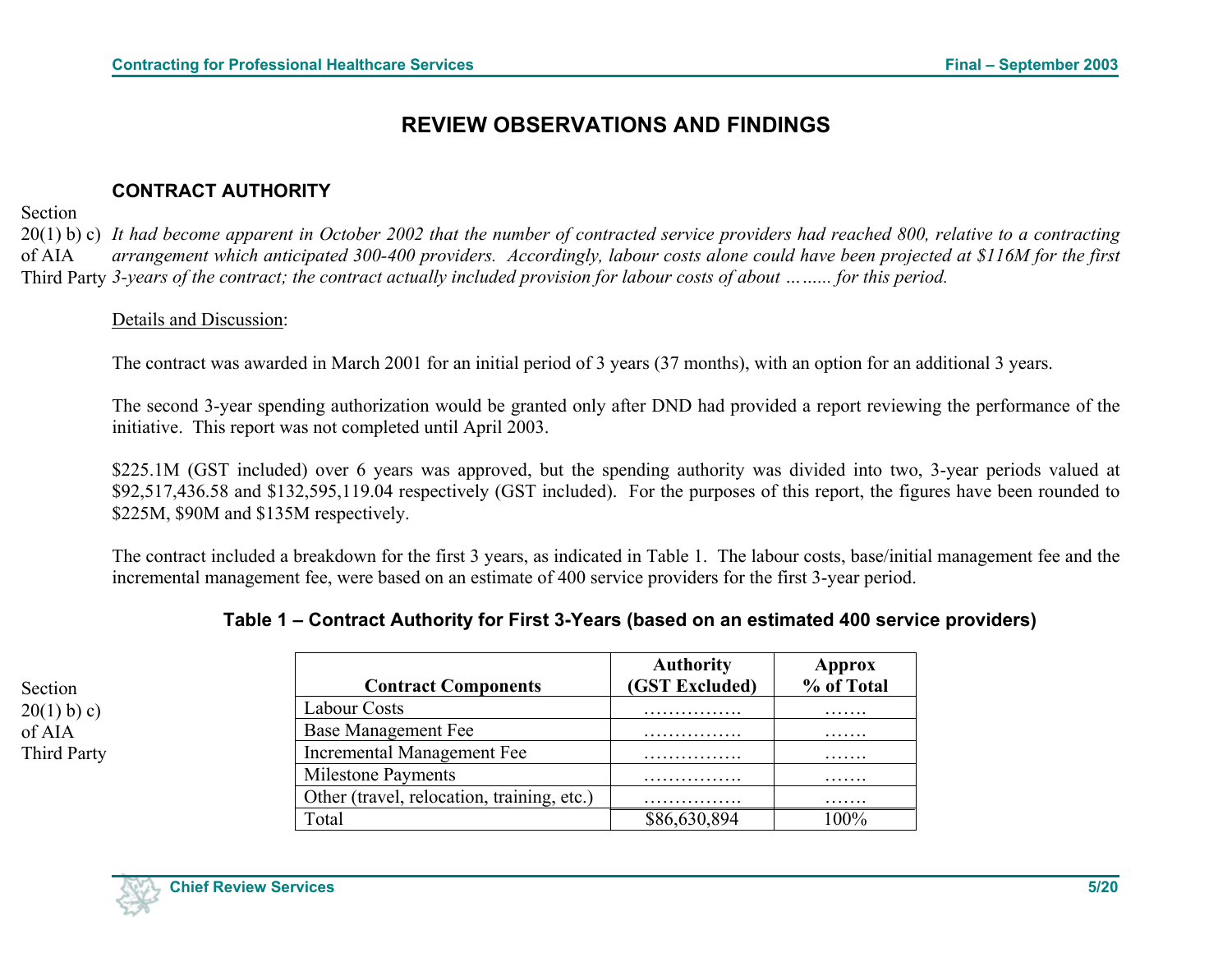<span id="page-10-0"></span>Initially, the contract was to be used to hire 300-400 healthcare service providers. However, at the time of the review, more than 800 had been hired.

Table 2 indicates that by October 2001, over 400 health care providers had already been engaged and the numbers grew steadily thereafter.





Notes: 1) Some monthly figures are estimates as complete data was unavailable. 2) Figures are exclusive of any outstanding service requests.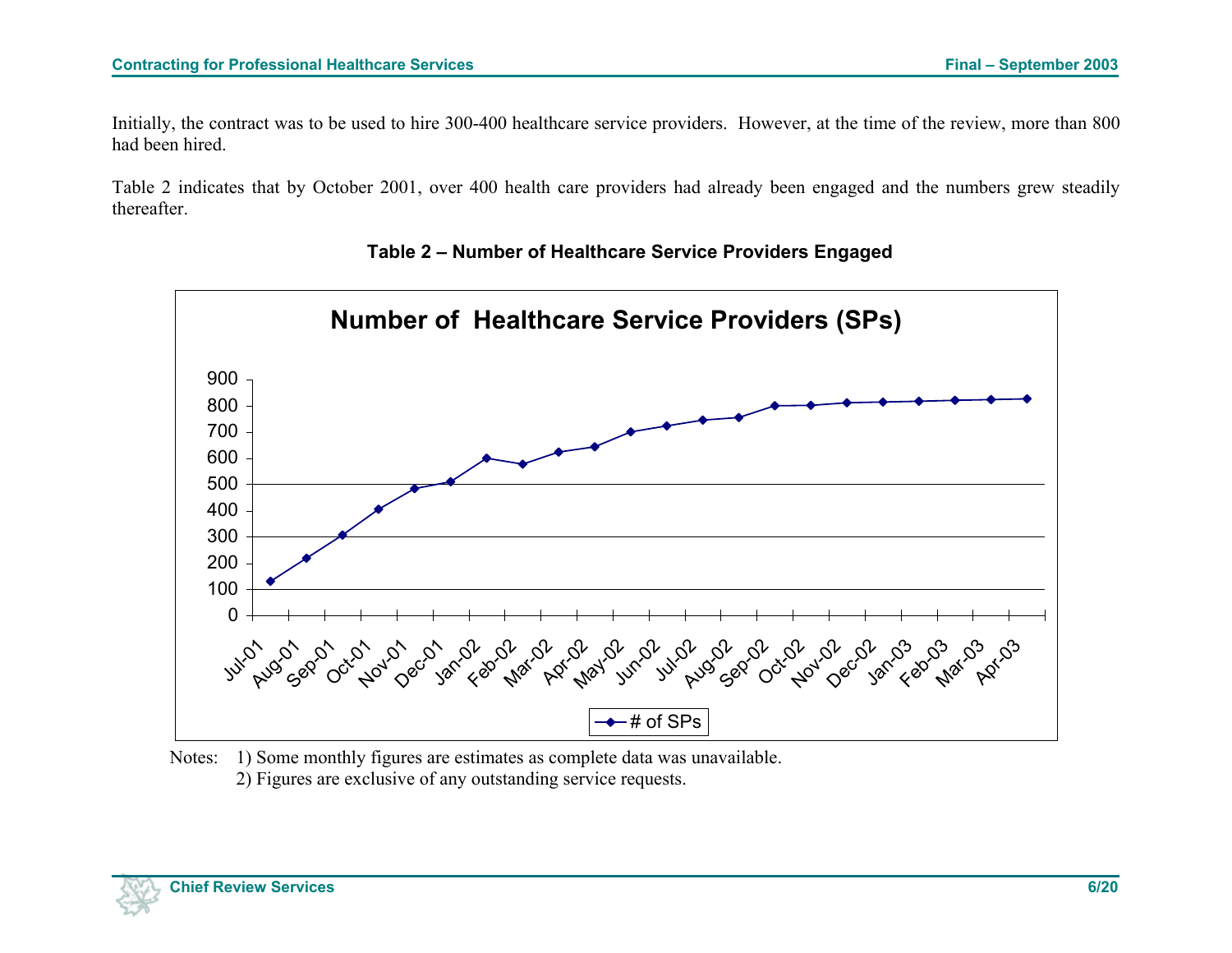<span id="page-11-0"></span>Once the number of healthcare service providers had reached 400, and there were indications that the number would continue to grow, CFMG could have projected the labour costs for the first three years of the contract. A projection would have resulted in the following estimates:

- <sup>o</sup>500 Service Providers \$76M
- <sup>o</sup>600 Service Providers \$91M
- $\circ$  800 Service Providers \$116M

This information would have been helpful to senior DND management and to PWGSC in highlighting at a very early stage an expected requirement to seek approval to amend the contract. The critical milestones for the management of this contract are indicated in Annex A.

### **MANAGEMENT FEE**

*The contract included provision for the payment of a management fee, based on a forecast of 400 healthcare providers. It also provided for incremental fees for every 100 providers above this threshold. By end May 2002, incremental fees totalled \$1.8M, providing a further indication of the growth in requirements. The contract had projected maximum incremental management fees of ……… for the first 3-years of the contract.* 

Details & Discussion

Section

 $20(1)$  b) c) The contract included provision for an incremental, monthly management fee. This incremental fee of ...... was to be paid to the of AIA Third Party monthly fee of ….… would have been paid. contractor for every 100 healthcare service providers over the initial 400. Therefore, at 401 healthcare service providers, an additional

In October 2001, the number of healthcare service providers exceeded the base rate of 400, and the incremental management fee was applied.

The incremental management fees were estimated at …….. for the first 3-year period. Actual incremental management fees, at the end of May 2002, had reached ….……..

CFMG staff had a warning as early as October 2001 and could have developed initial projections and raised concerns about the requirement for approval to amend the contract much earlier than actually occurred.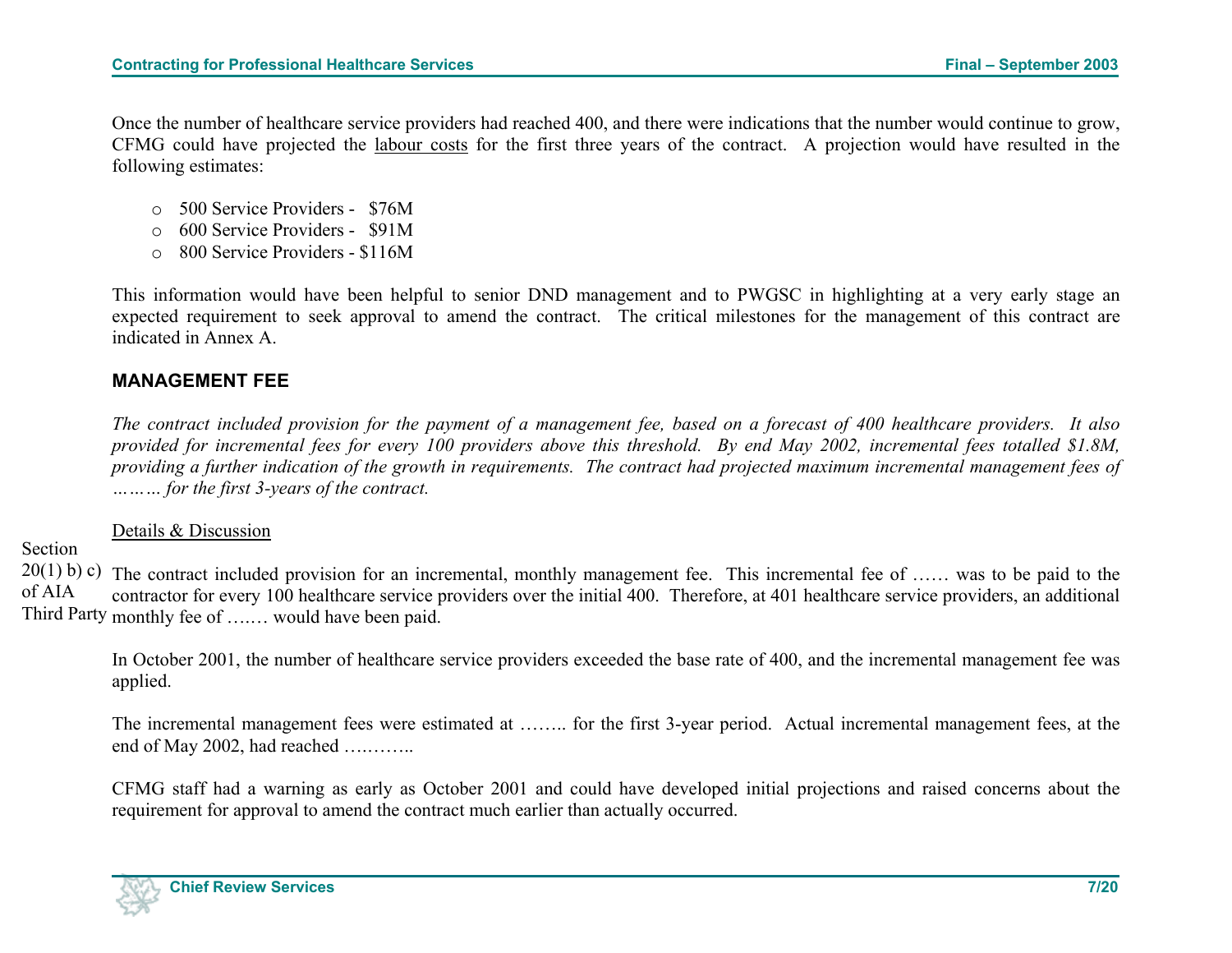<span id="page-12-0"></span>Table 3 indicates how quickly the incremental, monthly management fees escalated after October 2001.





Note: Base Fee of ………………./month charged for up to 400 service providers. Incremental Monthly Management Fee of ……. / month charged per block of 100 service providers above base rate.

## **MONTHLY SPENDING AND MONTHLY TARGET RATES**

*As early as October 2001, monthly spending on the contract had exceeded the \$2.3M "target" amount necessary to remain within the authorized contract limit for the first 3-years.*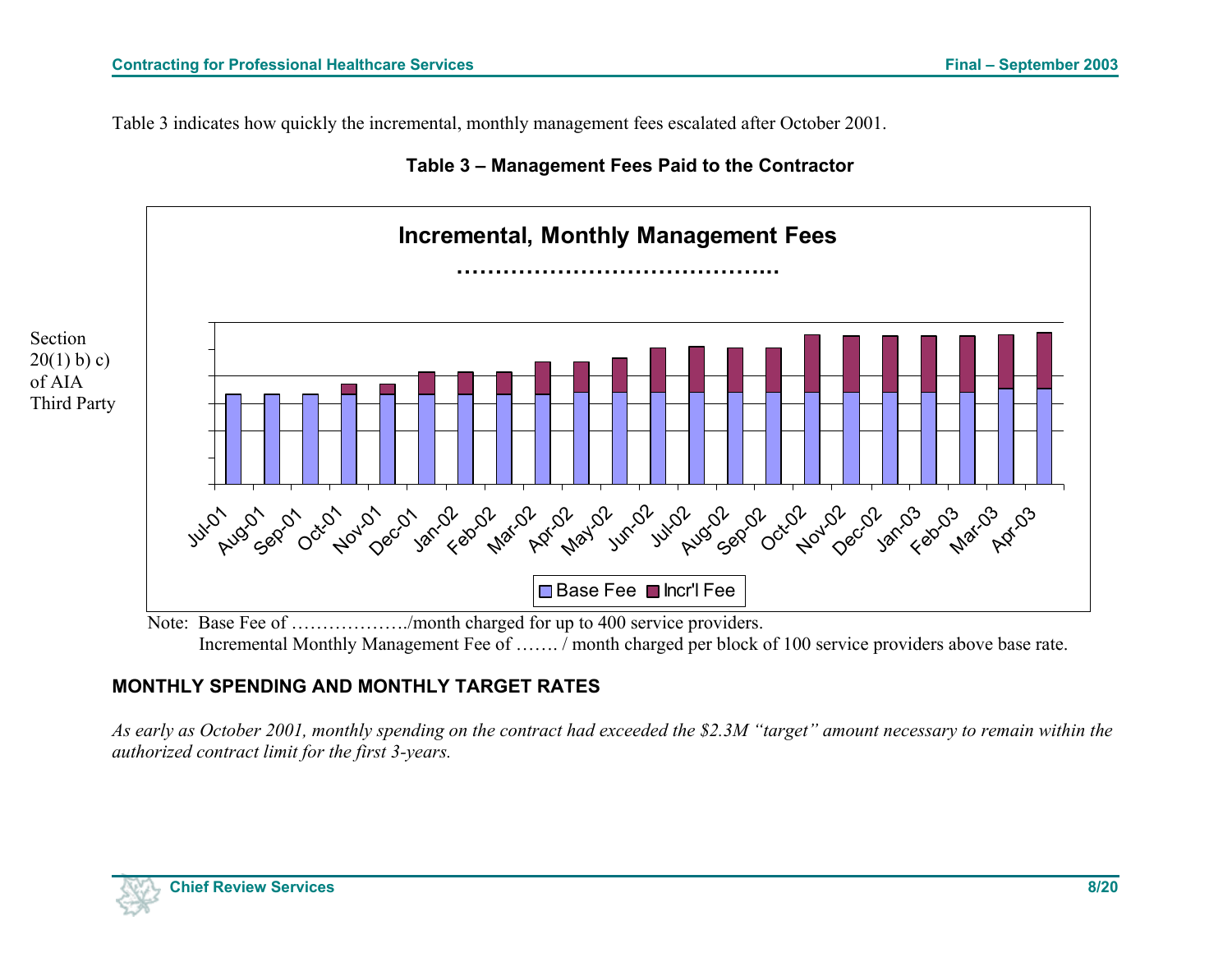#### <span id="page-13-0"></span>Details & Discussion

Assuming an equal amount of spending in each of the first 37 months of the contract, CFMG could have estimated a monthly target rate and would then have been able, as early as October 2001, to compare the actual monthly spending rate to the targeted spending rate.

Table 4 indicates the monthly spending compared to the targeted spending rate. The red dotted line represents the monthly target rate assuming an equal amount of spending in each of the 37 months of the contract (\$2.3M \* 37months = \$86M).



## **Table 4 – Monthly Spending vs Target Spending Rate**

Red Line --Targeted Monthly Spending Rate (\$2.3M) Blue Line – Actual Monthly Spending Rate

Note: Monthly spending (GST excluded) shown in Tables 4 and 5 is based on the month in which the expenses were incurred vs. the month in which the expenses were posted in FMAS.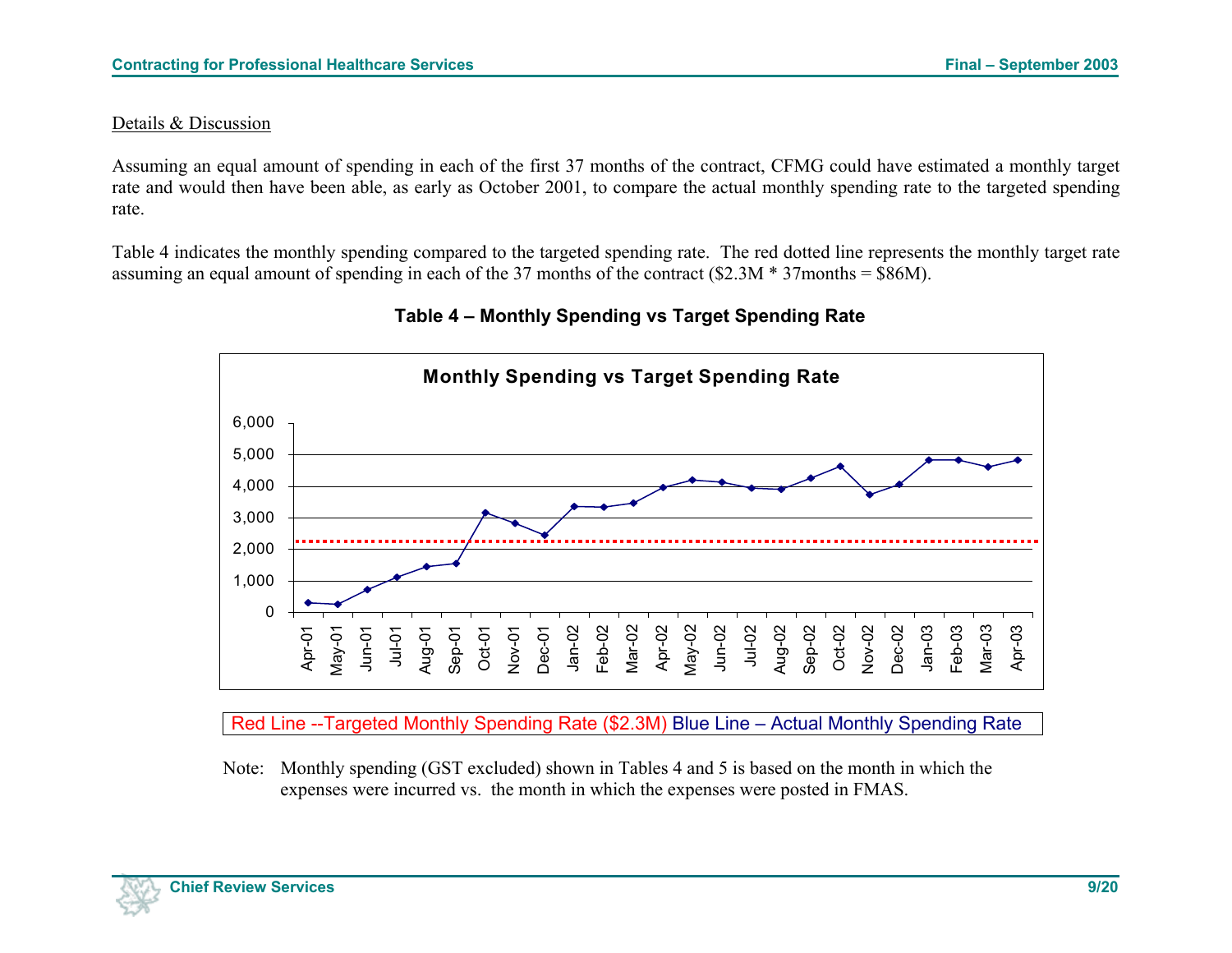<span id="page-14-0"></span>In June 2002, actual cumulative spending exceeded the target cumulative spending rate. By the end of May 2003, total spending was \$84.4M (98 per cent of contract authority). As depicted in Table 5, and using forecasted figures for the period of June 2003 to April 2004, total contract costs over the 37 months would exceed the contract authority by a minimum of \$40M.





Note: Figures are estimated for the period of June 2003 to April 2004.

In addition to these tables, **Annex A** provides a summary of the contract management milestones and **Annex B** includes additional tables indicating the contract spending by Fund Centre, by Type of Service and by Fiscal Year, respectively.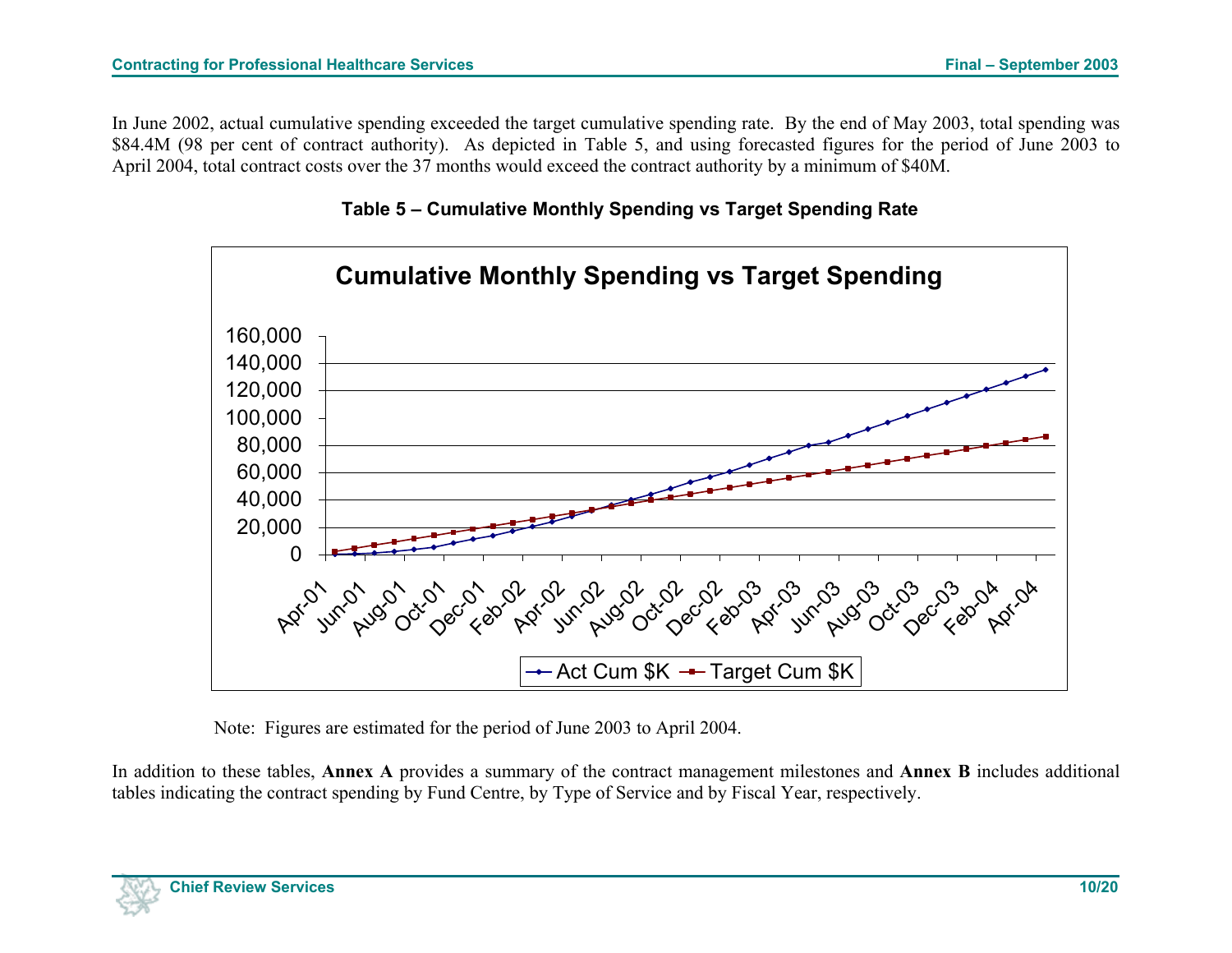# **RESPONSES TO KEY QUESTIONS**

<span id="page-15-0"></span>With the benefit of the previously described analysis and information, the review team undertook to address key questions, as follows:

## **Why were the initial estimates low?**

- Initial estimates were low, in large part, because they were developed**,** and the contract signed, just before the DND/CF adopted a more comprehensive healthcare reform model (Rx2000).
- A trial of the "third-party contract" concept had been successfully conducted in Halifax in 1999. Accordingly, estimates for a new healthcare services contract were developed based on simply replacing the number of civilian healthcare professionals who were being contracted through the Halifax trial or through a direct contract (a DND 2058), as well as replacing approximately 25 per cent of the military healthcare professionals. This was estimated to be about 300-400 healthcare professionals. The view was that this would be a bridging mechanism and that over the term of the contract, a significant number of the required 300-400 providers would be recruited as public servants.

### **What caused the increased costs?**

- The Rx2000 concept of healthcare service called for a more comprehensive approach to patient care and a requirement for more personnel than originally estimated to perform duties such as case management and to staff primary care clinics. Medical and dental clinics have doubled in size since the original estimate.
- For a number of years, various internal and external reports were critical of DND/CF healthcare services. As well, the Corporate Priority of "Putting People First" thrust Rx2000 forward as a critical DND/CF reform initiative. This situation helped to engender a health services culture of "putting the patient first". The culture can best be described through the following quotes from interviewees. "No patient will be denied care due to a lack of funding." "Provide the care and the funds will follow." "We are in the life saving business."
- Additional healthcare service providers resulted in more lab tests, more prescriptions, and the requirement for more health care support. The types of contracted services provided are shown in **Annex B**.

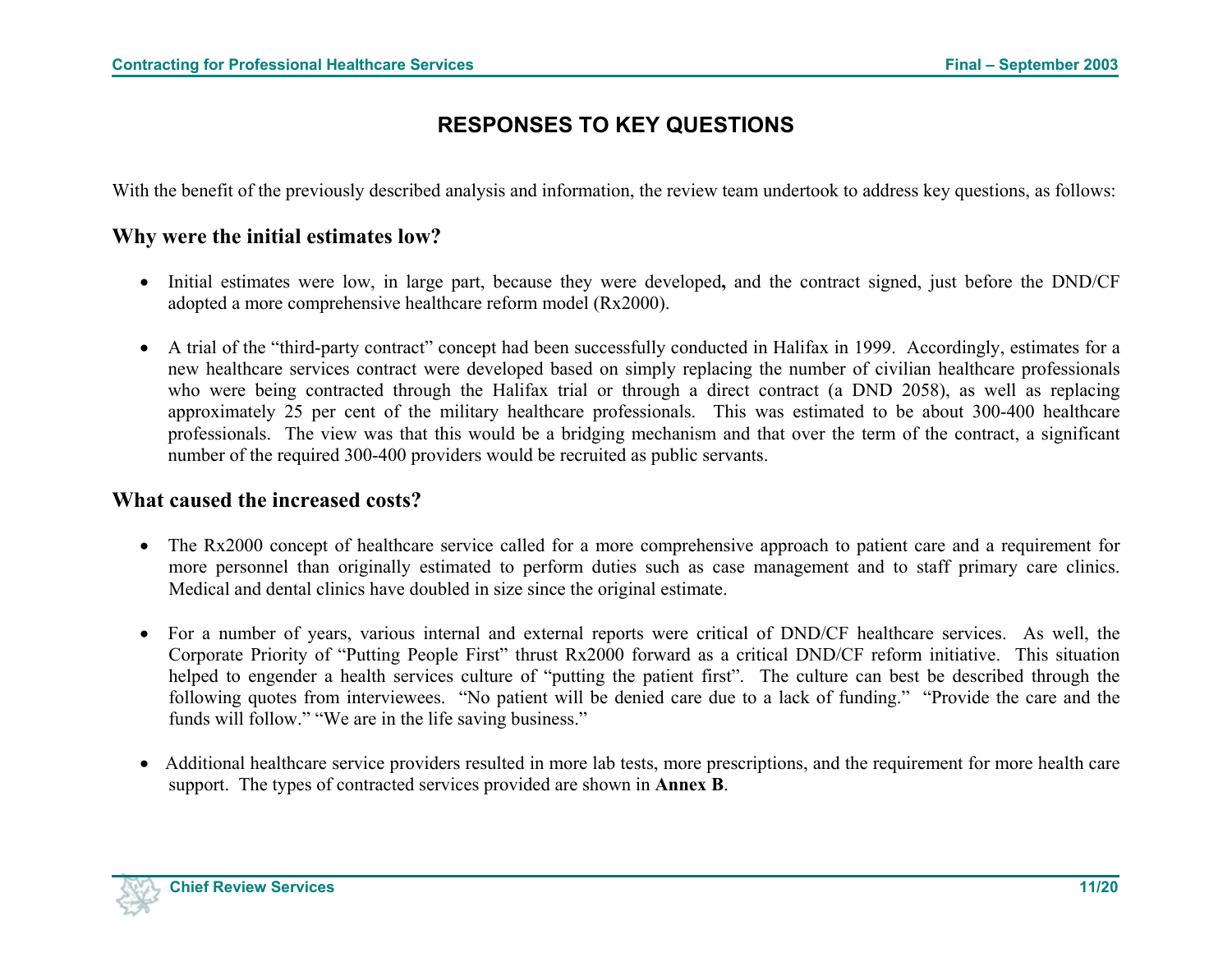- At the same time, new initiatives such as increased recruiting, a requirement for healthcare expertise for the Croatia Board of Inquiry, and the important emphasis on treating post-traumatic stress disorder, called for an increased requirement for healthcare professionals.
- In addition to the need for more healthcare professionals, the management and implementation of all of the components of Rx2000 were complex and required expertise and advice that was not available within the DND/CF.
- Initially, an omnibus contract for administrative and management services could not be implemented, and ADM(Mat) advised CFMG to use the healthcare services contract to acquire these services. While not the intent of the contract, this was not strictly contrary to its terms. It is estimated that some 150 people were contracted to provide these services.
- According to a recent private-sector report, healthcare professionals recruited by the contractor tended to be compensated at the high-end of the market range. This was due to the limited supply of healthcare professionals in Canada, the intermittent nature of the service and the requirement for healthcare professionals at relatively isolated locations.
- Section  $20(1)$  b) c) of AIA Third Party • The contract stipulates that the contractor is to be paid a monthly flat rate for the first 400 healthcare professionals. For every additional block of 100 engagements, a …….... monthly management fee is charged. CFMG began paying the contractor the incremental monthly management fee in October 2001 and the total amount paid as of 01 June 2003 was …..... or …….. higher than the original ……… estimate.
	- The contract was decentralized, easy to use and was not closely monitored so it became a fully utilized tool much sooner than anticipated.
	- Although this contract was intended as a bridge to allow CFMG the time to hire indeterminate public servants, this was not fully successful due to the differential in public service and market pay rates. In addition, the public service hiring mechanisms are considered too time consuming and cumbersome.
	- Increased parental leave benefits required increased backfilling.
	- Medical salaries escalated at a higher rate than originally forecast (6 per cent vice 2.8 per cent).
	- Increased operational tempo required backfilling of in-garrison healthcare military positions.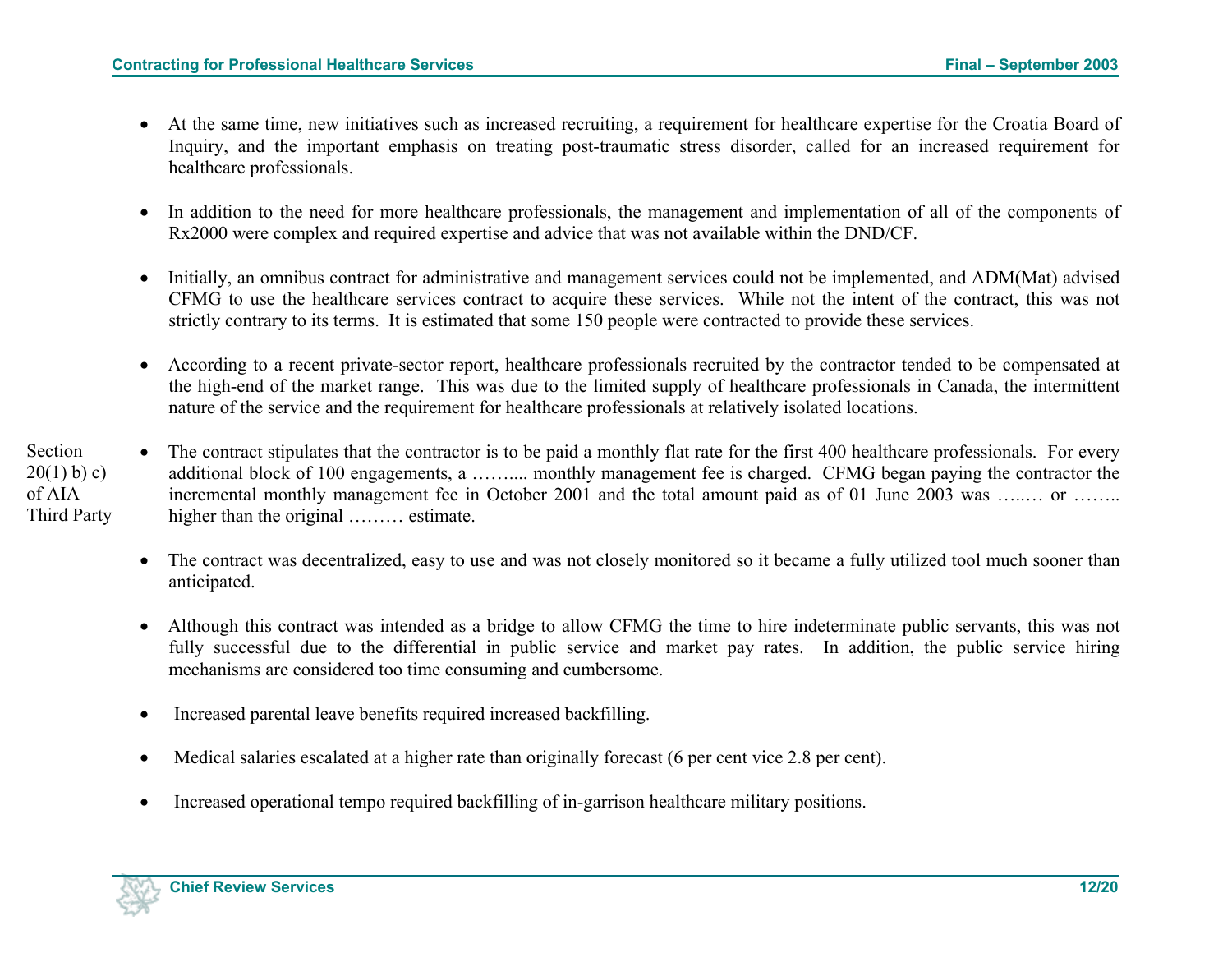### **Why was a contract amendment not obtained in a timely manner?**

### • CFMG

- o Did not wish to seek an amendment until there was more certainty surrounding the total requirement for additional personnel to support the new Rx2000 health care services model.
- <sup>o</sup>Was unable to meet PWGSC's expectations in terms of the development of sound estimates that could be used to seek contract amendment approval.
- <sup>o</sup>Knew as early as October 2001 that the contract would likely exceed the contract ceiling but did not take timely action to seek contract amendment approval.
- <sup>o</sup>Was confident in acquiring additional funds through the business planning process, however, it is not clear, if at the time, it was understood that there was also a need to obtain increased spending authority.
- <sup>o</sup>Managed the contract rather than having it managed by an ADM(Mat) procurement officer. The procurement officer assigned to Rx2000 only provided advice when asked by CFMG. Also, a senior procurement officer was only available intermittently due to language training and leave issues.
- $\circ$  Dealt directly with PWGSC and did not involve ADM(Mat) in a way that would have allowed an earlier preparation of the contract amendment.
- $\circ$  Did not appreciate the lead time (5 months) necessary for a contract renewal submission.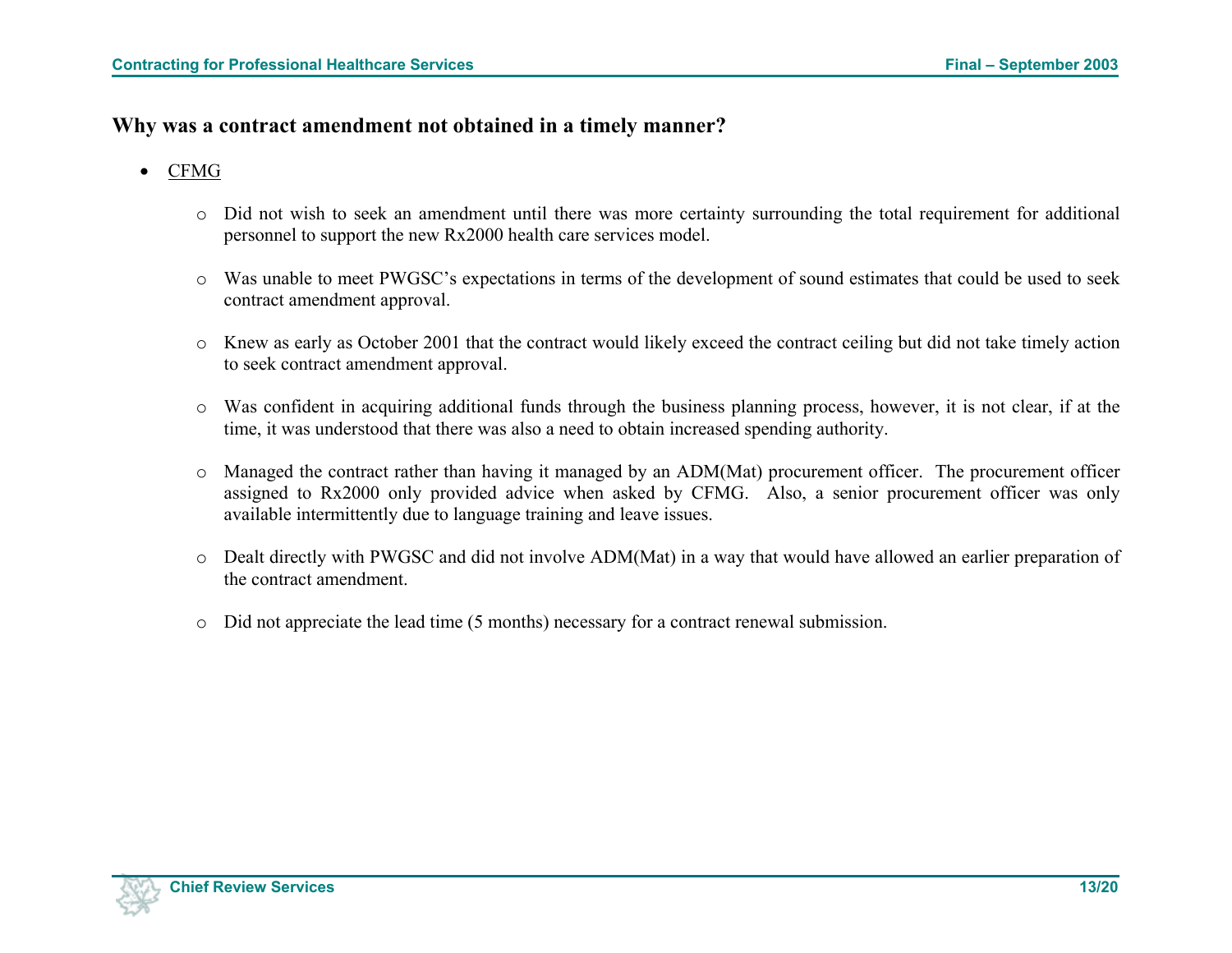### • PWGSC

- $\circ$  Staff misunderstood the nuances of the Record of Decision for contract approval and, consequently, advised CFMG that it was just a cash phasing issue that would be handled by the transfer of funds from the 3-year option period.
- $\circ$  Had requested and was waiting for CFMG to provide credible financial data regarding future needs before seeking a contract amendment.
- <sup>o</sup>Was waiting for the completion of the mandatory evaluation before proceeding with the contract renewal. (Completed by a private sector firm, April 2003).

### **What actions have already been taken to improve this situation?**

- An ADM(Mat) procurement officer has assumed management of the contract from the CFMG technical authority and should ensure that there is contract compliance.
- A ceiling of 901 contracted service providers and expenditures of \$16M has been set and approved by PWGSC for the period ending 7 September 2003.
- A private firm has conducted an evaluation of the contract and has provided recommendations to CFMG. Consideration of these recommendations should provide valuable input towards improving the management and administration of the contract.
- ADM(HR-Mil) Comptroller has conducted a study of the contract and has recommended changes that would improve the management and monitoring of the contract.
- ADM(Mat) is providing some contract related training for CFMG personnel.
- CFMG has established other mechanisms for hiring management consultants and administrative personnel in order to reduce the number of non-regulated health care provider call-ups against the contract.
- CFMG has removed inactive service providers from the management fee list.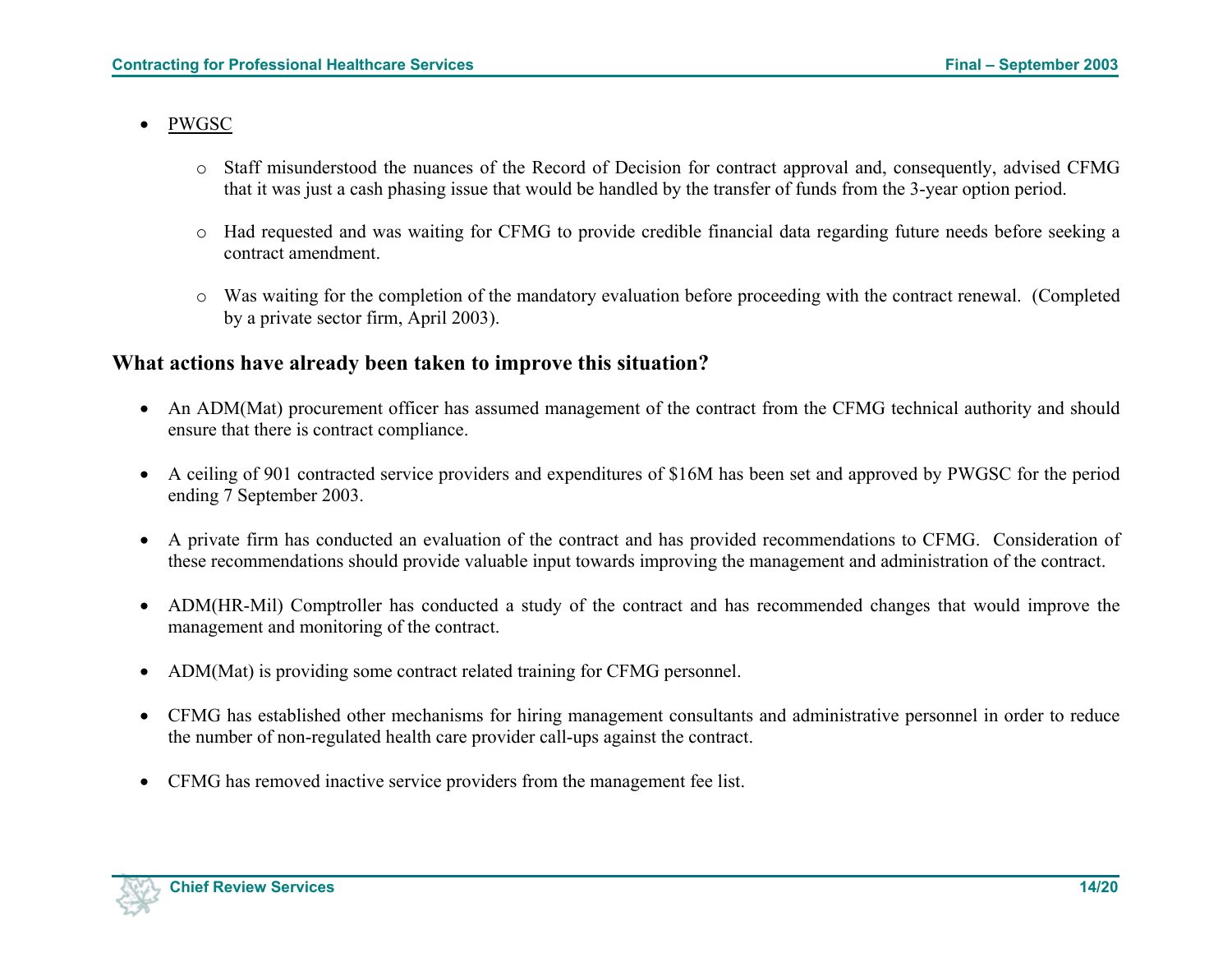## **RECOMMENDATIONS**

### <span id="page-19-0"></span>**What improvements can be made to avoid this situation in the future?**

It is recommended that the following actions be taken no later than 30 September 2003:

- 1. For the benefit of CFMG staff, ADM(Mat) should take the lead, in consultation with ADM(HR-Mil) and CFMG to clarify the pertinent advisory roles and control responsibilities of PWGSC, ADM(Mat), the project procurement officer, the CFMG technical authority, as well as the CFMG and ADM(HR-Mil) Group comptrollers.
- 2. ADM(HR-Mil) and CFMG re-evaluate future healthcare service requirements and develop corresponding HR plans specifically addressing contracting/staffing options.
- 3. ADM(Mat), in conjunction with ADM(HR-Mil) and CFMG, develop a plan for continued contract-related training for CFMG personnel.
- 4. ADM(HR-Mil), in consultation with the CFMG and ADM(HR-Mil) comptrollers, develop an initial framework that will indicate how the "patient first" culture will be balanced with a better appreciation of financial, contractual and resource implications.
- 5. ADM(HR-Mil) require CFMG to report on the actions that will be taken to adhere to fundamental project management practices.
- 6. CRS commence a risk analysis of all CFMG contracting in order to target requirements for future audit work. (Already directed by Deputy Minister.)

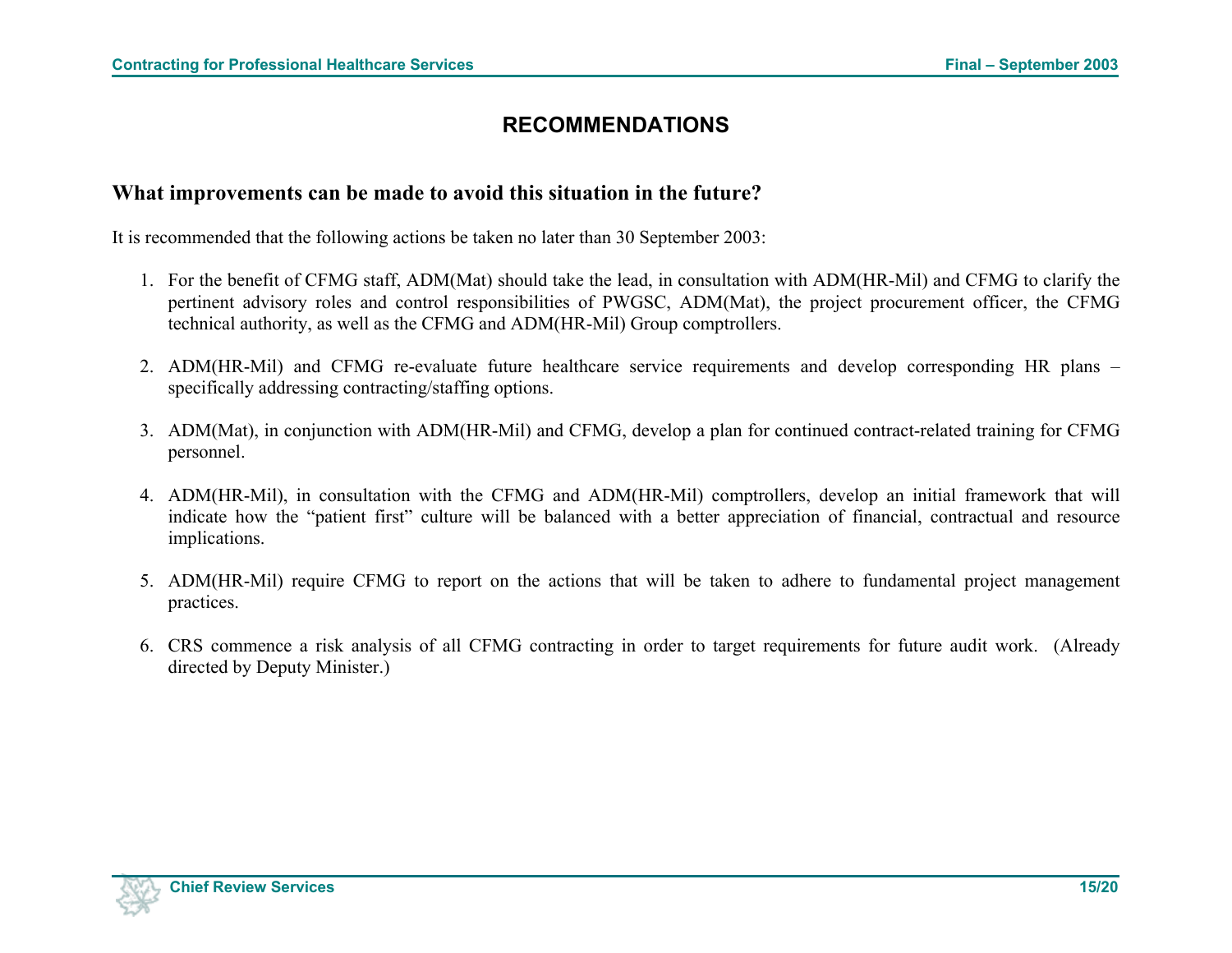#### **Other Related Issues**

- Due to the critical nature of healthcare services, we have communicated publicly available information to PWGSC and ADM(Mat), which indicates potential risks to the contract.
- A CFMG contingency plan, to ensure continuity of service, in the event that the contractor experiences difficulty, has not been developed. CFMG requires a sound contingency plan that addresses service continuity. This has been brought to the attention of Comd CFMG.

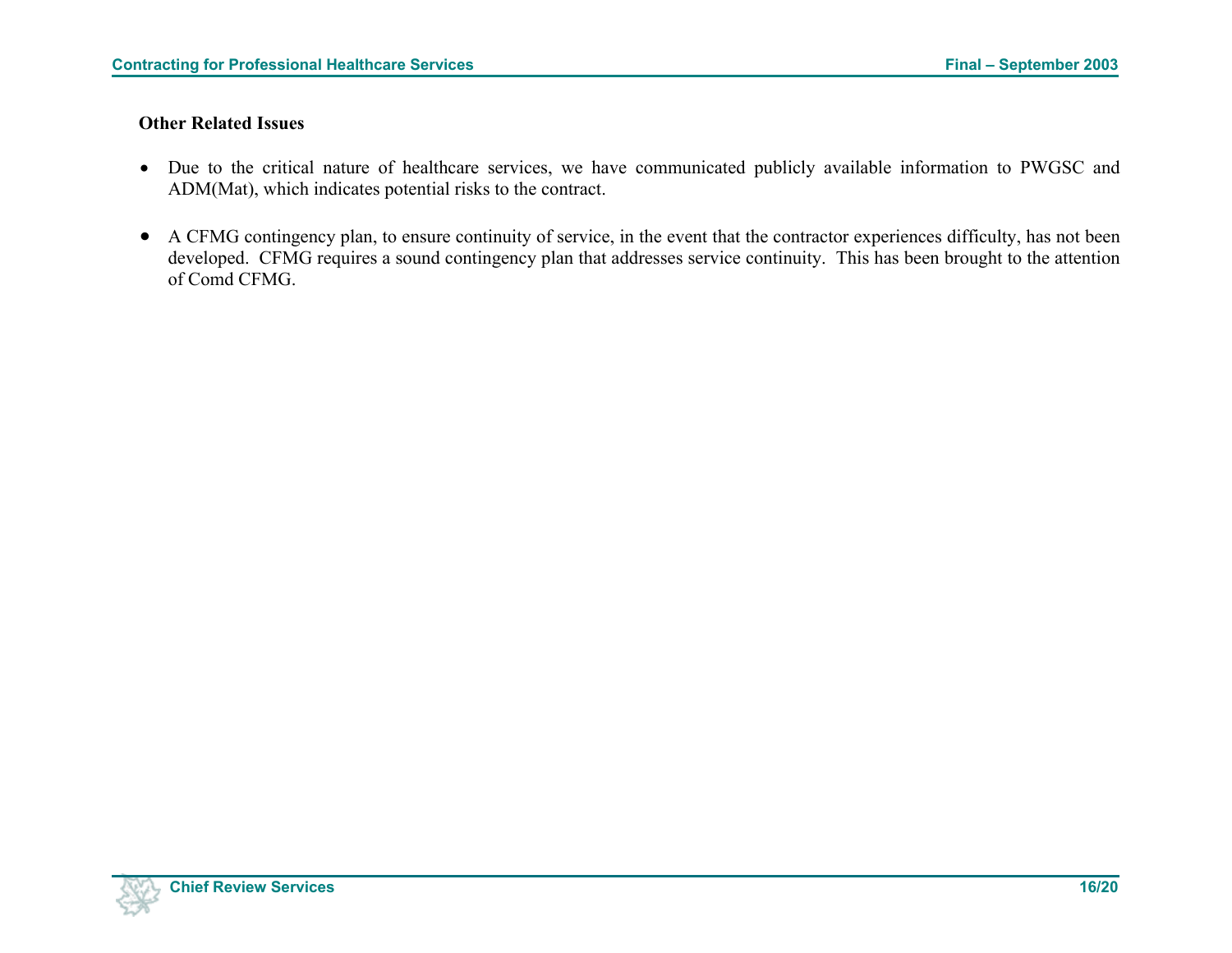## **MANAGEMENT ACTION PLAN**

<span id="page-21-0"></span>

| <b>RECOMMENDATION</b>                                                                                                                                                                                                                                                                                                                              | <b>OPI/ACTION</b>                                                                                                                                                                                                                                                                                                                                                                                                                                                                                                                                     |
|----------------------------------------------------------------------------------------------------------------------------------------------------------------------------------------------------------------------------------------------------------------------------------------------------------------------------------------------------|-------------------------------------------------------------------------------------------------------------------------------------------------------------------------------------------------------------------------------------------------------------------------------------------------------------------------------------------------------------------------------------------------------------------------------------------------------------------------------------------------------------------------------------------------------|
| 1. For the benefit of CFMG staff,<br>ADM(Mat) should take the lead, in<br>consultation with ADM(HR-Mil) and<br>CFMG to clarify the pertinent advisory<br>roles and control responsibilities of<br>PWGSC, ADM(Mat), the project<br>procurement officer, the CFMG technical<br>authority, as well as the CFMG and<br>ADM(HR-Mil) Group comptrollers. | <b>ADM(HR-Mil) AND CFMG</b><br>Assist ADM(Mat) in the preparation of Terms of Reference that clarify the roles<br>$\bullet$<br>and responsibilities of PWGSC, ADM(Mat), the project procurement officer, the<br>CFMG technical authority, as well as the CFMG and ADM(HR-Mil) Comptrollers.<br>ADM(Mat) has the lead on this activity.<br><b>ADM(MAT)</b><br>Prepare and communicate Terms of Reference to define the roles and<br>responsibilities of PWGSC, ADM(Mat), DGHS and ADM(HR-Mil) comptroller<br>for the Third Party Health Care contract. |
|                                                                                                                                                                                                                                                                                                                                                    | Summary Terms of Reference.                                                                                                                                                                                                                                                                                                                                                                                                                                                                                                                           |
|                                                                                                                                                                                                                                                                                                                                                    | Detailed Terms of Reference.<br>$\bullet$                                                                                                                                                                                                                                                                                                                                                                                                                                                                                                             |
| 2. ADM(HR-Mil) and CFMG re-evaluate<br>future healthcare service requirements and<br>develop corresponding HR plans -<br>specifically addressing contracting/staffing<br>options.                                                                                                                                                                  | <b>ADM(HR-Mil) AND CFMG</b><br>Consistent with the end of the definition phase for Project Rx2000, ADM(HR-Mil)<br>will provide an update on future healthcare service requirements. The update will<br>address contracting/staffing options during the implementation phase of the various<br>initiatives and at steady state.                                                                                                                                                                                                                        |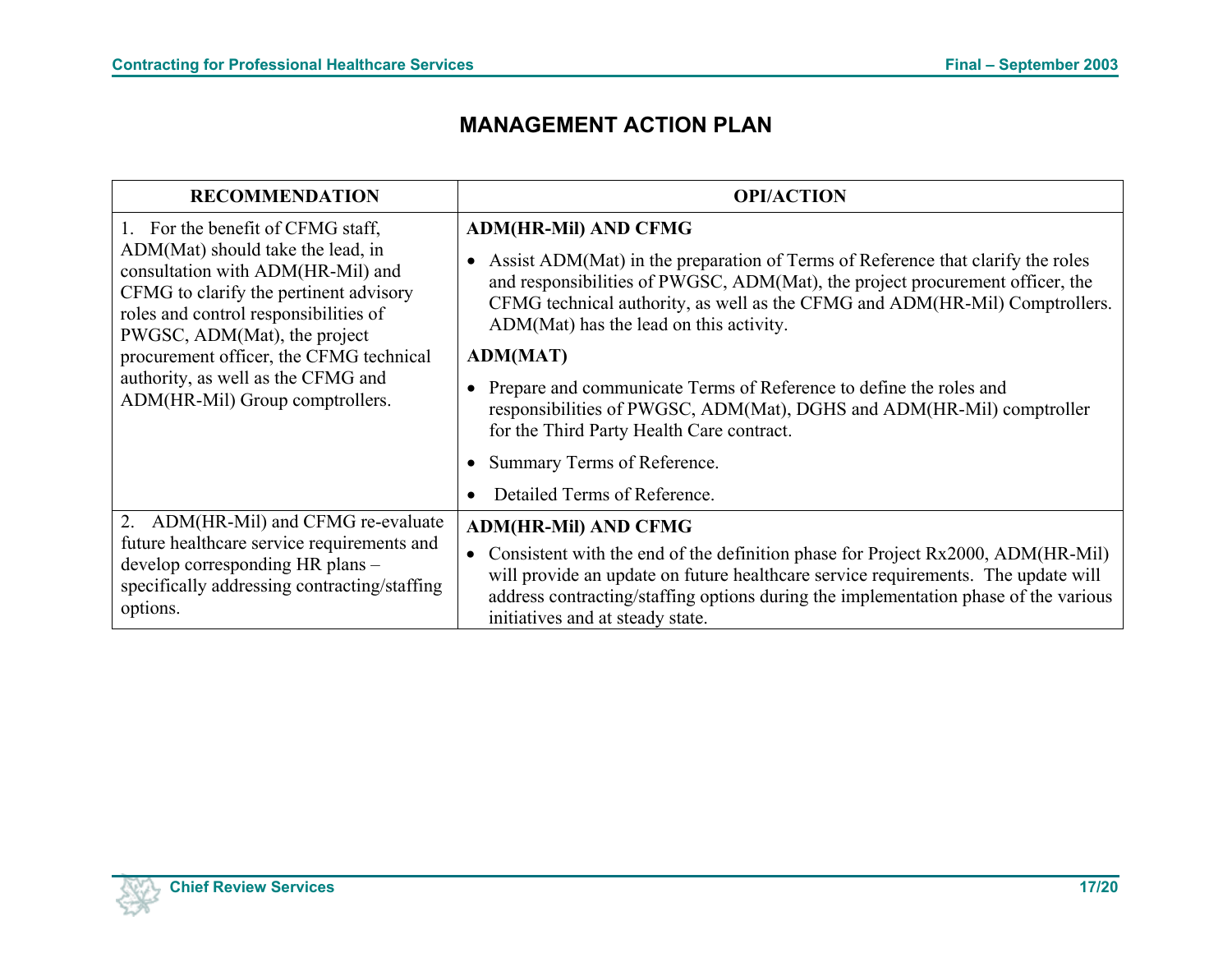| <b>RECOMMENDATION</b>                                                                                                                                                                                                                  | <b>OPI/ACTION</b>                                                                                                                                                                                                                                                                                                                                                                                                                     |
|----------------------------------------------------------------------------------------------------------------------------------------------------------------------------------------------------------------------------------------|---------------------------------------------------------------------------------------------------------------------------------------------------------------------------------------------------------------------------------------------------------------------------------------------------------------------------------------------------------------------------------------------------------------------------------------|
| 3. ADM(Mat), in conjunction with                                                                                                                                                                                                       | <b>ADM(HR-Mil) AND CFMG</b>                                                                                                                                                                                                                                                                                                                                                                                                           |
| ADM(HR-Mil) and CFMG, develop a plan<br>for continued contract-related training for<br>CFMG personnel.                                                                                                                                 | Ensure that CFMG staff members involved with contracting receive training on<br>$\bullet$<br>procurement and contract management. As a baseline activity CFMG will prepare<br>a list of all personnel requiring training and work with ADM(Mat) to coordinate<br>delivery of the requisite training. Actions required include:                                                                                                        |
|                                                                                                                                                                                                                                        | Prepare and submit list of CFMG personnel.<br>$\circ$                                                                                                                                                                                                                                                                                                                                                                                 |
|                                                                                                                                                                                                                                        | Ensure staff receives baseline training recommended by ADM(Mat).<br>$\circ$                                                                                                                                                                                                                                                                                                                                                           |
|                                                                                                                                                                                                                                        | In conjunction with ADM(Mat), develop a program for on-going training and<br>$\circ$<br>development of CFMG personnel in the area of procurement and contract<br>management.                                                                                                                                                                                                                                                          |
|                                                                                                                                                                                                                                        | <b>ADM(MAT)</b>                                                                                                                                                                                                                                                                                                                                                                                                                       |
|                                                                                                                                                                                                                                        | Continue provision of training to CFMG staff on procurement and contract<br>management. This includes Director Major Service Delivery Procurement<br>(DMSDP) and Director Contracting Policy (DCP) conducted training and use of<br>ADM(Mat) specialty courses.                                                                                                                                                                       |
| 4. ADM(HR-Mil), in consultation with                                                                                                                                                                                                   | <b>ADM(HR-Mil) AND CFMG</b>                                                                                                                                                                                                                                                                                                                                                                                                           |
| the CFMG and ADM(HR-Mil)<br>comptrollers, develop an initial framework<br>that will indicate how the "patient first"<br>culture will be balanced with a better<br>appreciation of financial, contractual and<br>resource implications. | ADM(HR-Mil) will review the feasibility of creating a Level 0 Governance<br>$\bullet$<br>Committee that will provide guidance on expectations and levels of healthcare<br>services. This level of governance will help to balance the patient first culture with<br>a better appreciation of financial, resource, contractual and resource implications.<br>Prepare draft Terms of Reference for the Governance Committee.<br>$\circ$ |
|                                                                                                                                                                                                                                        | ADM(HR-Mil) submit proposal to VCDS.<br>$\circ$                                                                                                                                                                                                                                                                                                                                                                                       |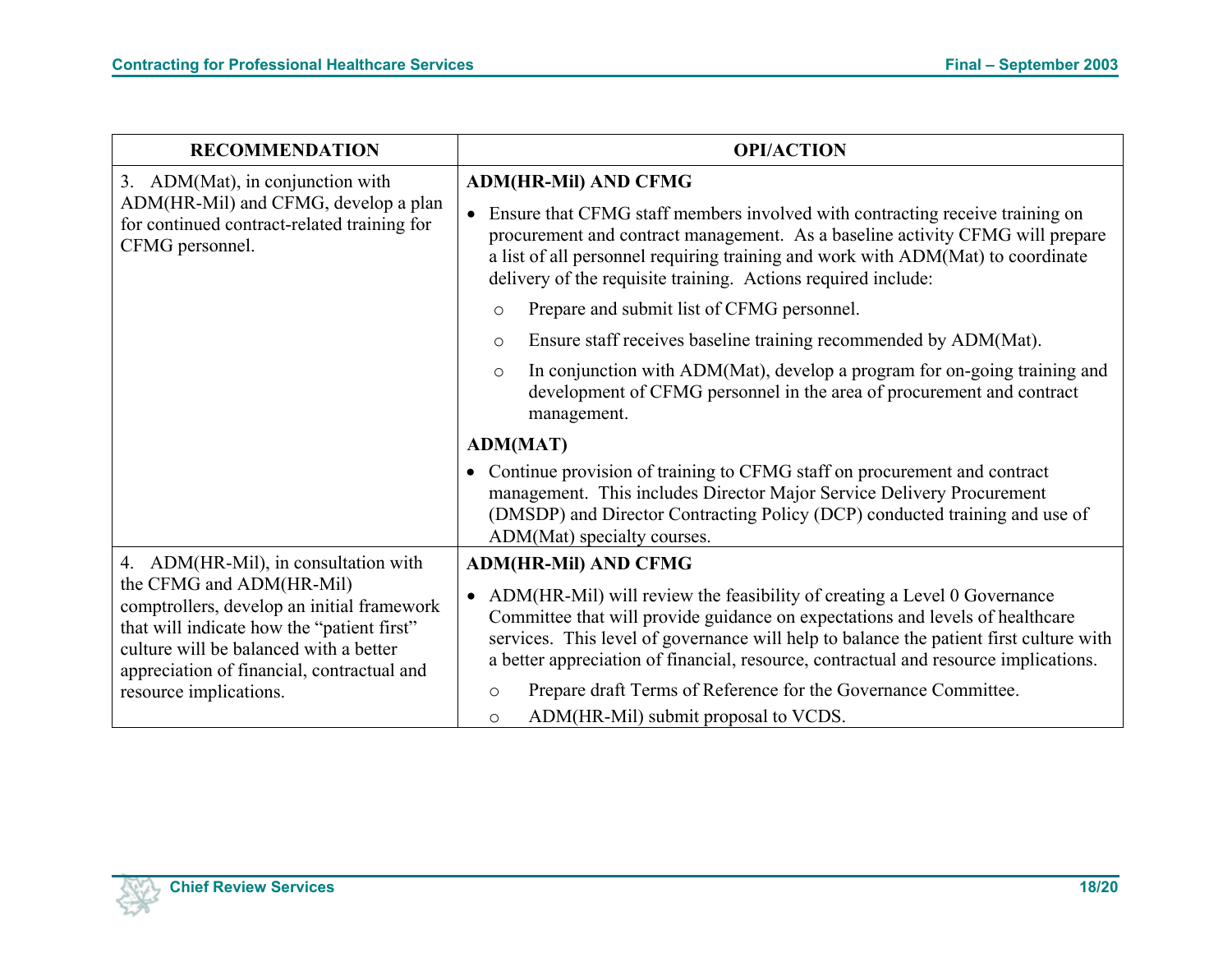| <b>RECOMMENDATION</b>                                                                                                                                  | <b>OPI/ACTION</b>                                                                                                                                                                                                                                                                                                                                                                                                           |
|--------------------------------------------------------------------------------------------------------------------------------------------------------|-----------------------------------------------------------------------------------------------------------------------------------------------------------------------------------------------------------------------------------------------------------------------------------------------------------------------------------------------------------------------------------------------------------------------------|
| 5. ADM(HR-Mil) require CFMG to report<br>on the actions that will be taken to adhere<br>to fundamental project management<br>practices.                | <b>ADM(HR-Mil) AND CFMG</b><br>Prepare regular updates in conjunction with ADM(Mat) on all major contracts.<br>$\bullet$<br>The updates will detail the contract status with respect to deliverables, financial<br>expenditures, issues and potential risks. The report will also provide an update on<br>steps taken by CFMG to adhere to fundamental project management practices.<br>Develop report template.<br>$\circ$ |
| 6. CRS commence a risk analysis of all<br>CFMG contracting in order to target<br>requirements for future audit work.<br>(Directed by Deputy Minister.) | Submit reports.<br>$\circ$<br><b>CRS</b><br>CRS commence a risk analysis of all CFMG contracting in order to target<br>requirements for future audit work.                                                                                                                                                                                                                                                                  |

#### **ADM(HR-Mil) AND CFMG have proposed the following additional related initiatives:**

- Develop and implement a plan to reduce the number of contractors hired under the Third Party Contract. The plan will also include controls to maintain the number of contractors at a level consistent with the terms of the contract while still meeting the critical health requirements of the Canadian Forces Health Services.
	- o Develop plan.
	- o Implement actions to reduce the number of contractors.
	- <sup>o</sup>Implement actions to maintain control of the number of contractors on this contract.
- Work with ADM(Mat) to track and report spending against the contract to CFMG and PWGSC.
- Assist in the preparation of the Statement of Work and other documentation required for a new contract with a target date of contract award of 30 September 2004.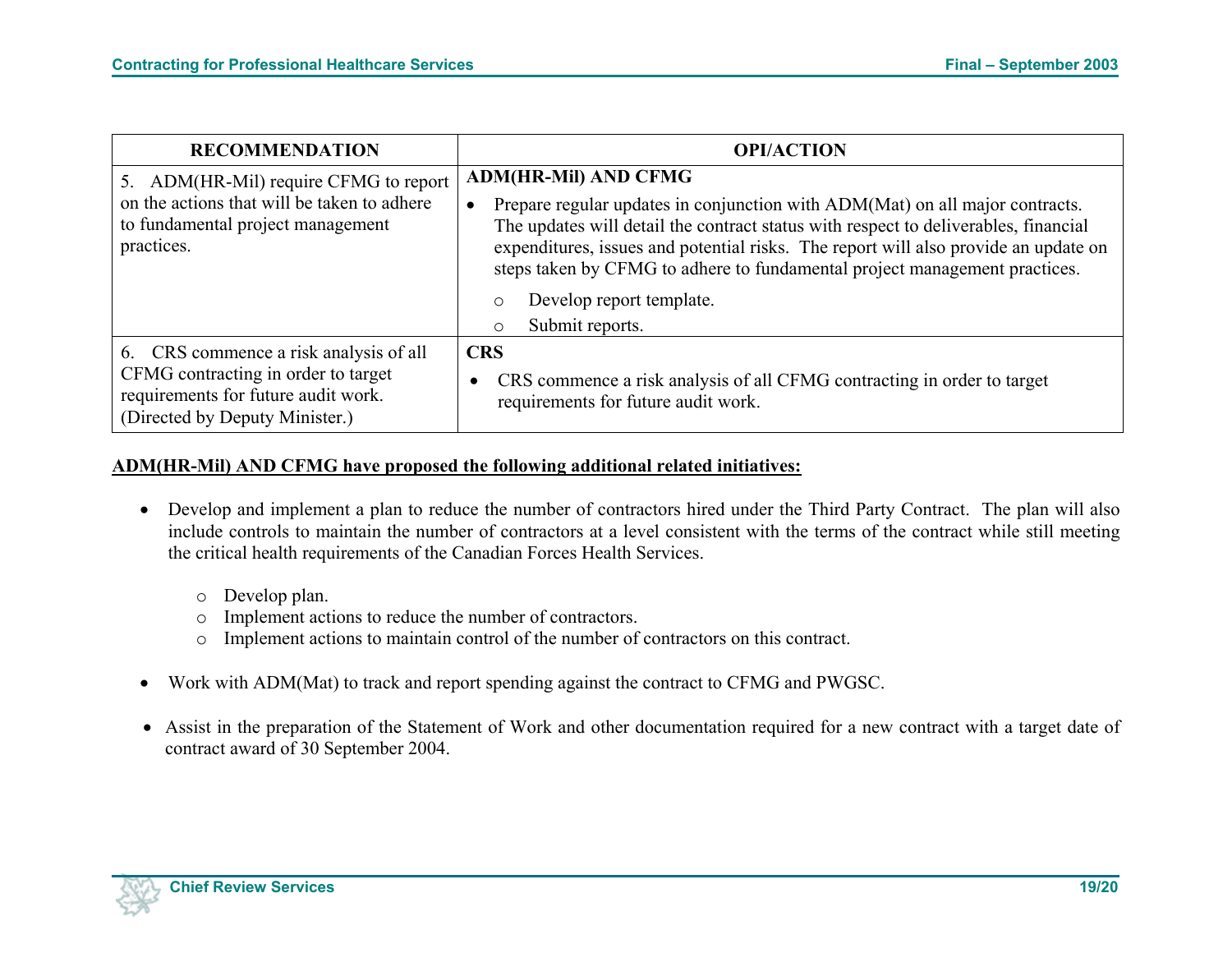### **ADM(MAT) has proposed the following additional related initiatives**

- Provide management updates to CFMG on any contract and administration issues.
- Track and report spending against the contract to CFMG and PWGSC.
- Initiate procurement planning for a new contract. The contract award date is 30 September 2004.

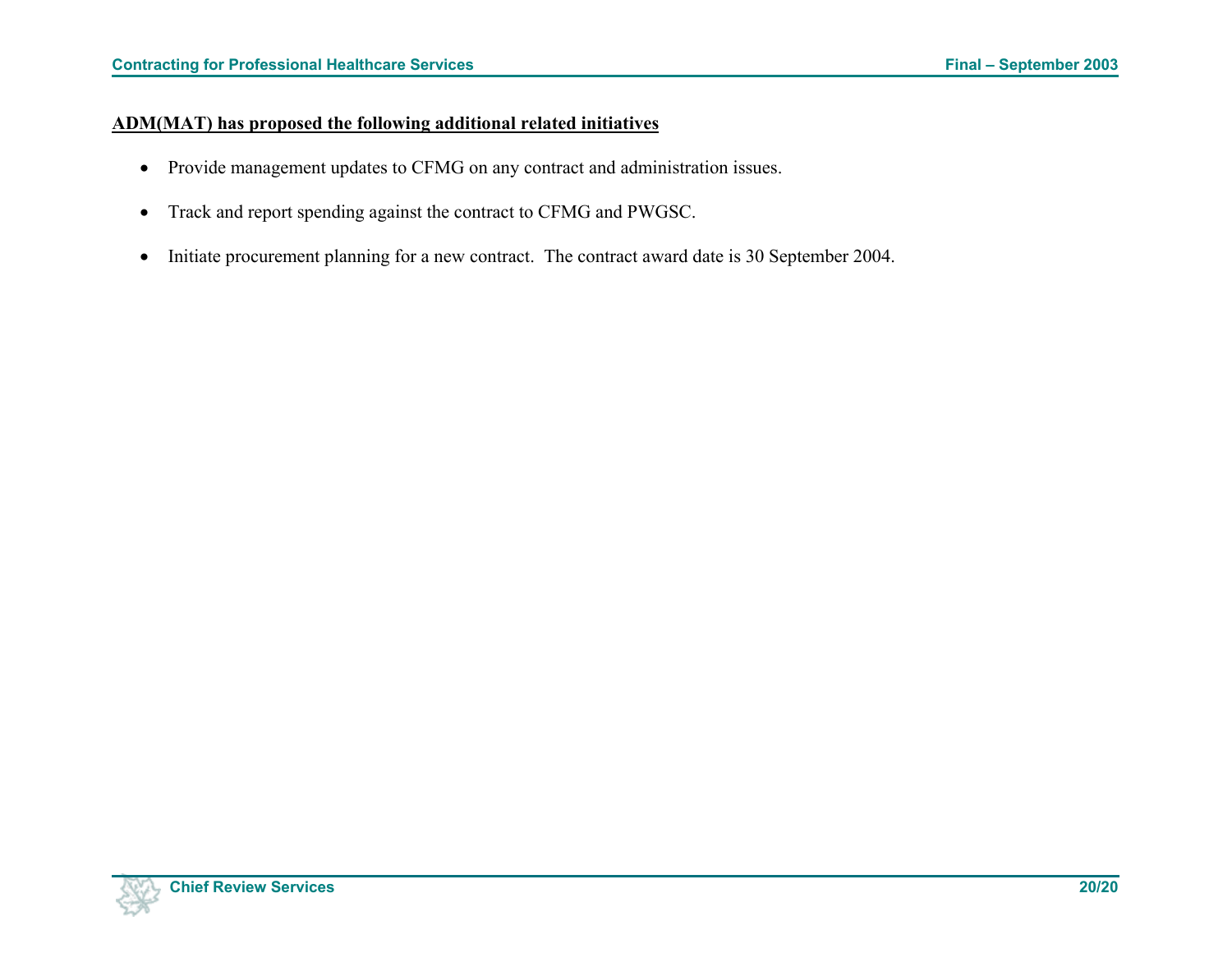## **ANNEX A – CONTRACT MANAGEMENT MILESTONES**

<span id="page-25-0"></span>

Note \* Red Arrows indicate points in time where CFMG had sufficient information to know that the initial 3-year contract spending ceiling would be exceeded and that a contract amendment would be necessary in order to meet obligations through to 31 March 2004.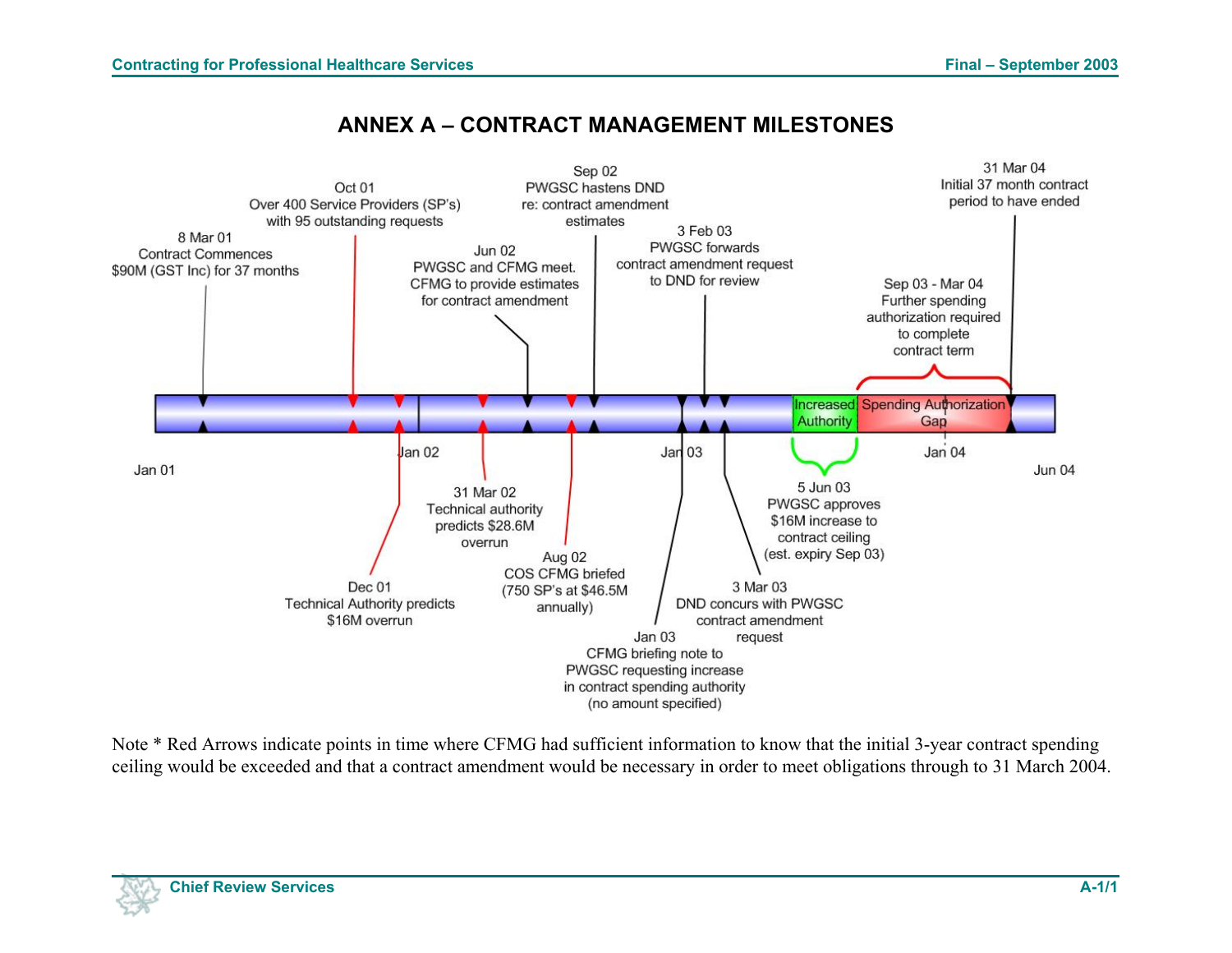## <span id="page-26-0"></span>**ANNEX B – CONTRACT SPENDING – BY FUND CENTRE, BY TYPE OF SERVICE & BY FY**



Notes: HSOTU– Health Services Operational Training Unit.

Corporate Groups includes Chief Health Services, DGHS, Rx200, PMO, CF Environmental Medical Establishment and CF Medical Group.

Data from FMAS as of 31 May 2003 – Figures are exclusive of GST.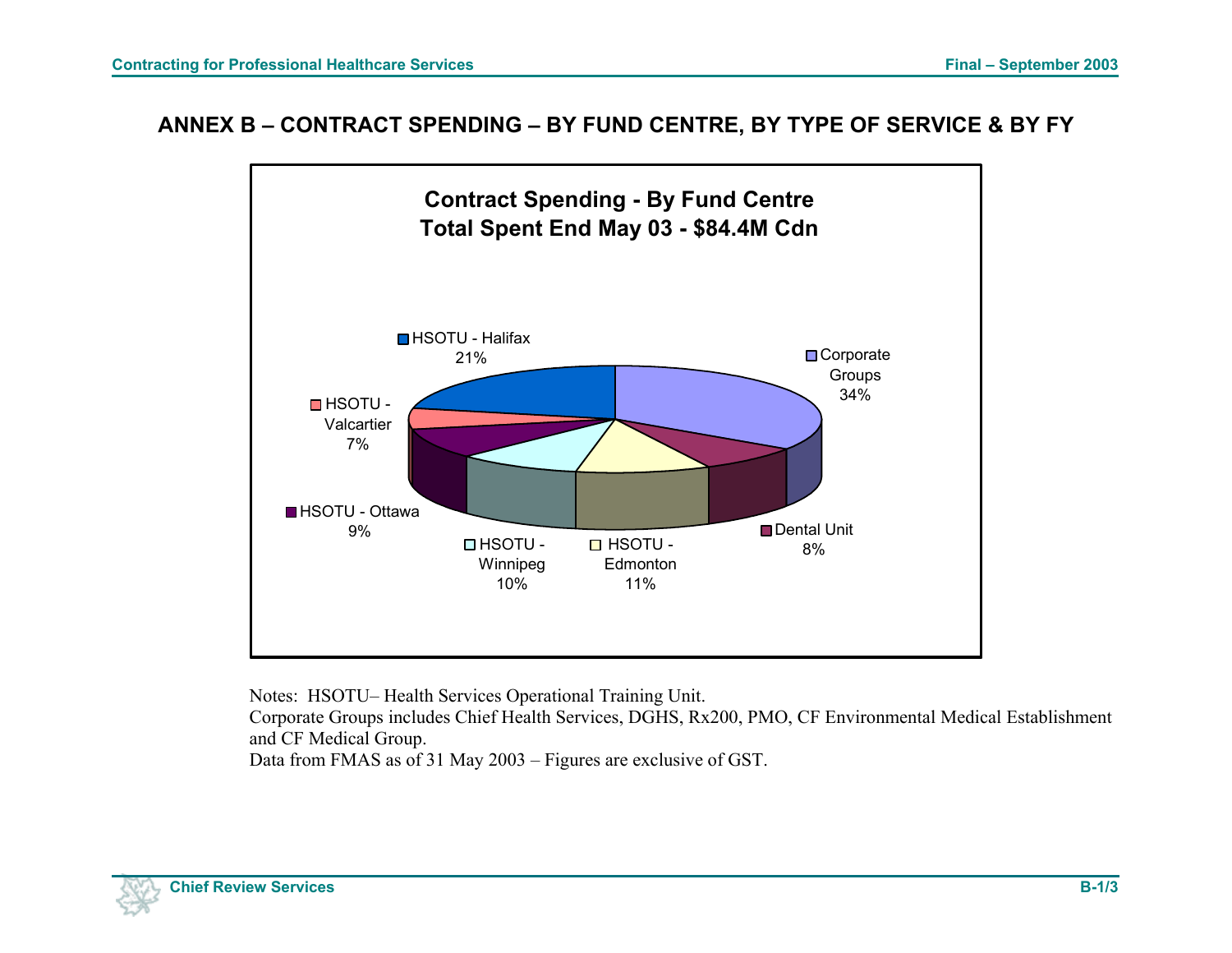### **ANNEX B**



Data from FMAS as of 31 May 2003 – Figures are exclusive of GST.